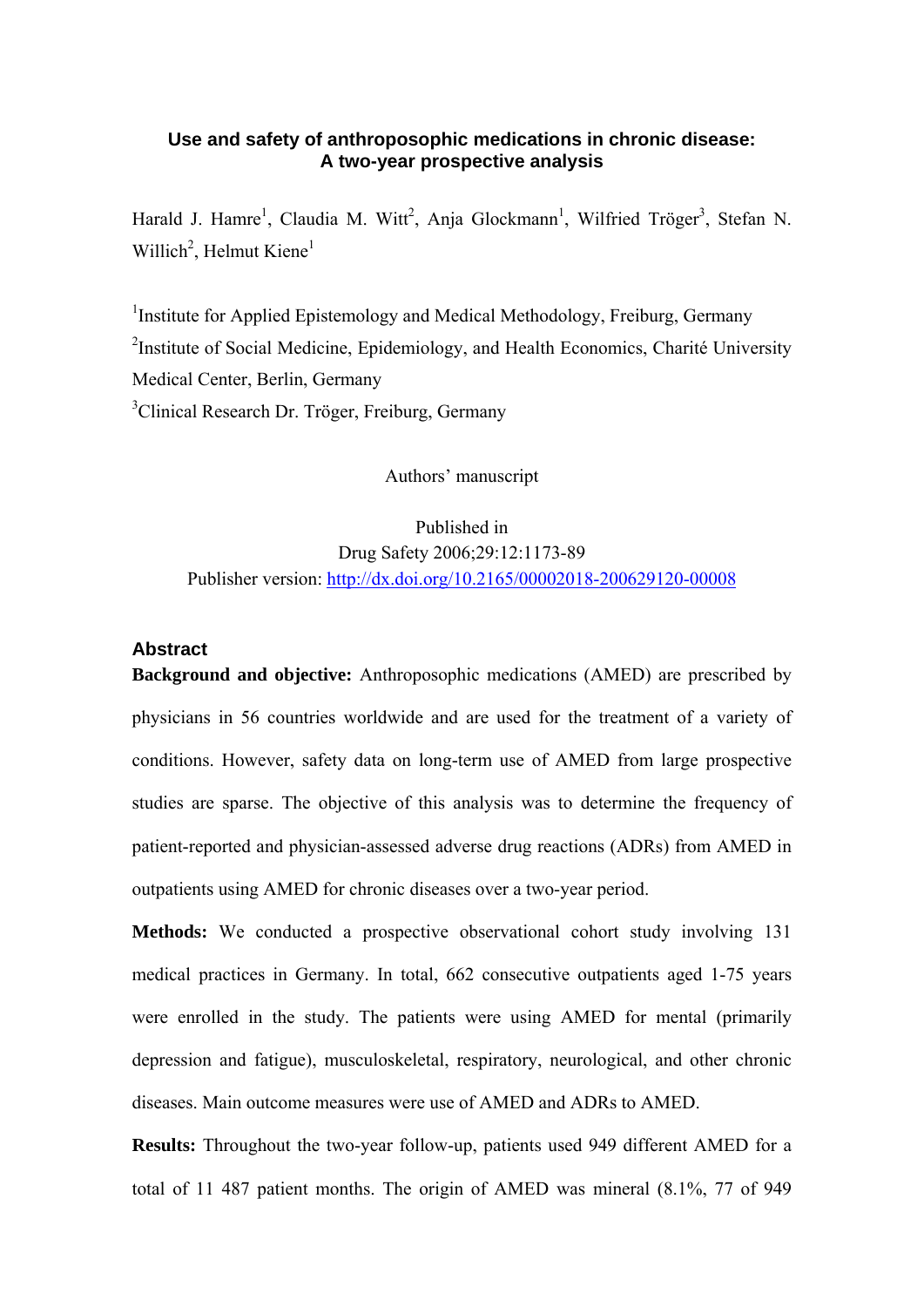AMED), botanical (41.8%), zoological (7.8%), chemically defined (10.5%) and mixed (31.7%). Most frequently used AMED ingredients were *Viscum album* (11.5%, 76 of 662 patients), *Bryophyllum* (9.4%), *Arnica* (7.9%), and Silicea (7.7%). Non-AMED products were used by 94.2% of patients for a total of 11 202 patient-months; 45.2% of this use was accounted for by medication for the CNS, the cardiovascular system and the alimentary tract and metabolism.

A total of 1861 adverse events (AEs) were documented. The most frequent AEs were non-specific symptoms, signs and findings (*International Classification of Diseases*  [10th Edition] R00-R99: 27.6%, 513 of 1861 AEs), musculoskeletal (M00-M99: 16.9%), respiratory (J00-J99: 8.2%) and digestive diseases (K00-K93 6.6%). No serious AEs attributable to any medication occurred. Out of the 1861 reported AEs, 284 (15.3%) AEs were suspected by the physician or the patient to be an adverse reaction to non-medication therapy ( $n = 42$  AEs), non-AMED ( $n = 187$ ), or AMED ( $n = 55$  AEs in 29 patients). Twenty of these 29 patients had confirmed ADR to 21 AMED. These ADRs were local reactions to topical application  $(n = 6$  patients), systemic hypersensitivity  $(n = 1)$ , and aggravation of pre-existing symptoms  $(n = 13)$ . In ten patients, AMED was stopped due to ADRs; two patients had ADR of severe intensity. Median number of days with ADRs was 7 (range 1-39) days. All ADRs subsided, none were serious. The frequency of confirmed ADRs to AMED was 2.2% (21 of 949) of all different AMED used, 3.0% (20 of 662) of AMED users and one ADR per 382 patientmonths of AMED use.

**Conclusion:** In this two-year prospective study, AMED was a safe treatment.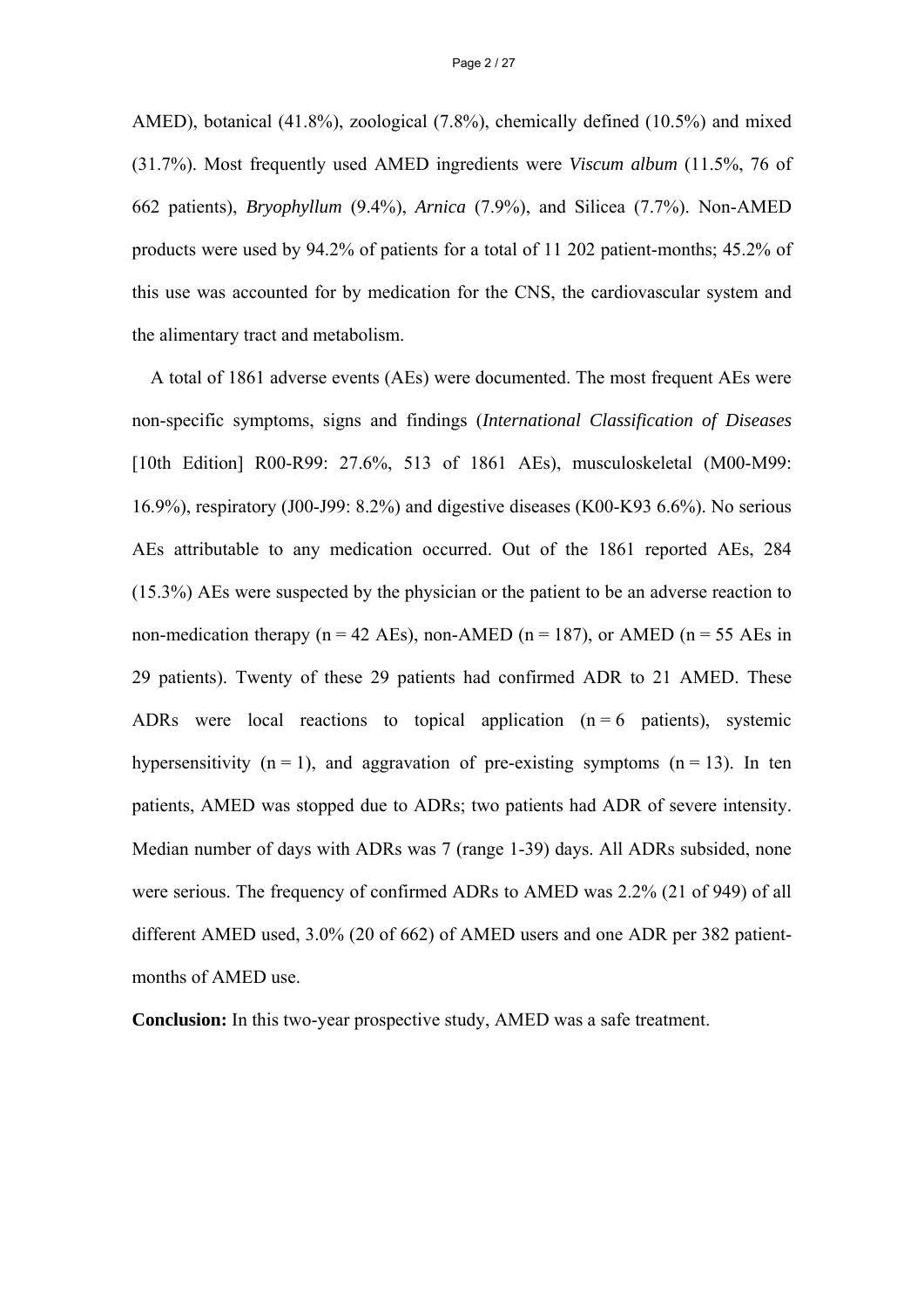## **Background**

Anthroposophic medicine (AM) is a system of medicine founded by Rudolf Steiner and Ita Wegman.<sup>[1]</sup> AM is provided by physicians in 56 countries worldwide.<sup>[2</sup>] A cornerstone of AM therapy is AM medication (AMED). AMED includes preparations of mineral, botanical or zoological origin, as well as chemically defined substances. $\left[ \begin{matrix} 3 \end{matrix} \right]$ All AMED are manufactured according to good manufacturing practice and national drug regulations; quality standards of raw materials and manufacturing methods are described in the *Anthroposophical Pharmaceutical Codex*.<sup>[3</sup>]

The manufacturing of AMED often includes pharmaceutical processes that are rarely used for non-AMED products, e. g. the production of metal mirrors by chemical vapour decomposition, and the processing of herbs by fermentation, toasting, carbonising, incineration or digestion (heat treatment at  $37^{\circ}$ C).<sup>[3</sup>] Thus, in a given AMED, the concentration of active ingredients may differ markedly from that of corresponding non-AMED products of the same origin. Moreover, AMED can be prepared in concentrated form or in homoeopathic potencies; out of 7855 different AMED in current use (the number accounts for different concentrations of the same AMED as well as different pack sizes) 55% consist exclusively of ingredients in a decimal potency of D6 or higher, i. e. in a dilution  $\leq 1/1$  000 000 of the original ingredient. AMED can be delivered in various administration routes (i. e. oral, rectal, vaginal, conjunctival, nasal or percutaneous application, or by subcutaneous, intracutaneous or intravenous injection).

In Europe, AMED are prescribed by approximately 30 000 physicians. $[4]$  In Germany, approximately 12 million dose packs of AMED were sold in  $2005$ .<sup>[5</sup>] Notably, the pattern of use is extremely skewed: whereas the top 20 selling AMED products together amount to more than one-third of the turnover, 88% of all individual AMED are sold in quantities of <1000 packs per year.<sup>[5]</sup> In summary: with respect to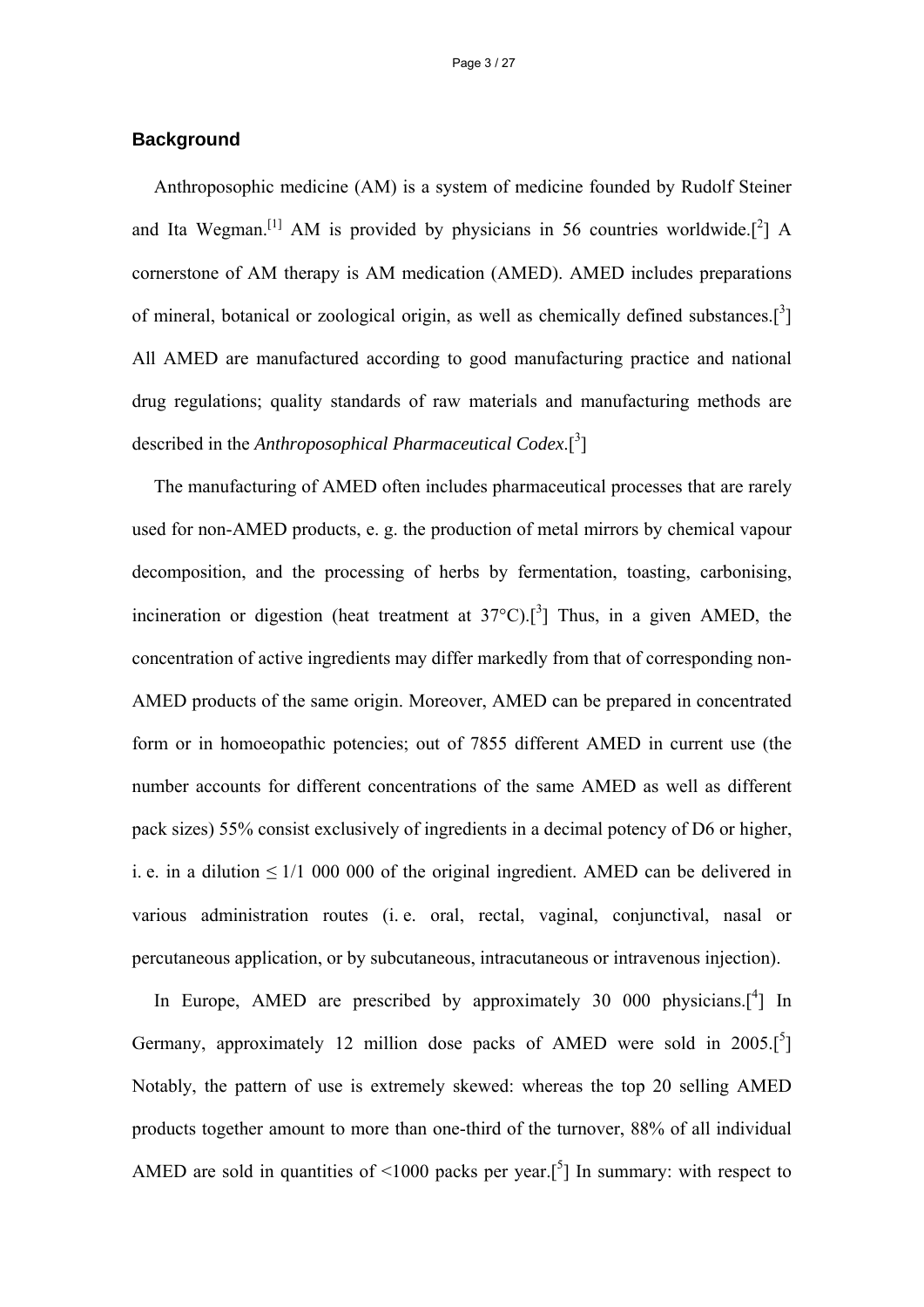manufacturing, dose range, administration forms, and pattern of use, AMED differs from homoeopathic, herbal and conventional medications.

Almost all AMED in current use have been on the market since the 1970s, some AMED even since the 1920s. Pre-clinical testing, pharmacovigilance reports, surveys, and 190 clinical studies suggest that adverse drug reactions (ADRs) to AMED are infrequent and mostly mild to moderate in severity.<sup>[6]</sup> However, safety data from the clinical trials are often sparse, and in two-thirds of the trials, the number of patients using AMED was <100.<sup>[6</sup>] Possible ADR mechanisms include local reactions to topical AMED application and systemic hypersensitivity. Toxic reactions are also possible, but for substances with known toxic properties, e. g. *Aconite* and *Belladonna*, the daily doses used in AMED therapy are 100-1000 times lower (or less) than the doses known to cause toxicity.

The Anthroposophic Medicine Outcomes Study (AMOS)[<sup>7</sup>] provided an opportunity to investigate the use and safety of AMED in a large patient sample. AMOS was a prospective, long-term cohort study of patients starting AMED or non-medication AM therapies (art, eurythmy movement, massage) for various chronic diseases. A 2-year analysis showed substantial reduction of disease severity and improvement of quality of life without cost increase.<sup>[7,8</sup>] At each follow-up, patients and physicians documented adverse events (AE). In the primary analysis of this study  $\left[ \begin{array}{c} 7 \end{array} \right]$ , AE reported as suspected of being an ADR to AMED or other medication were not further investigated but were all classified as ADRs. Here we present a more detailed analysis of the use and safety of AMED in AMOS patients.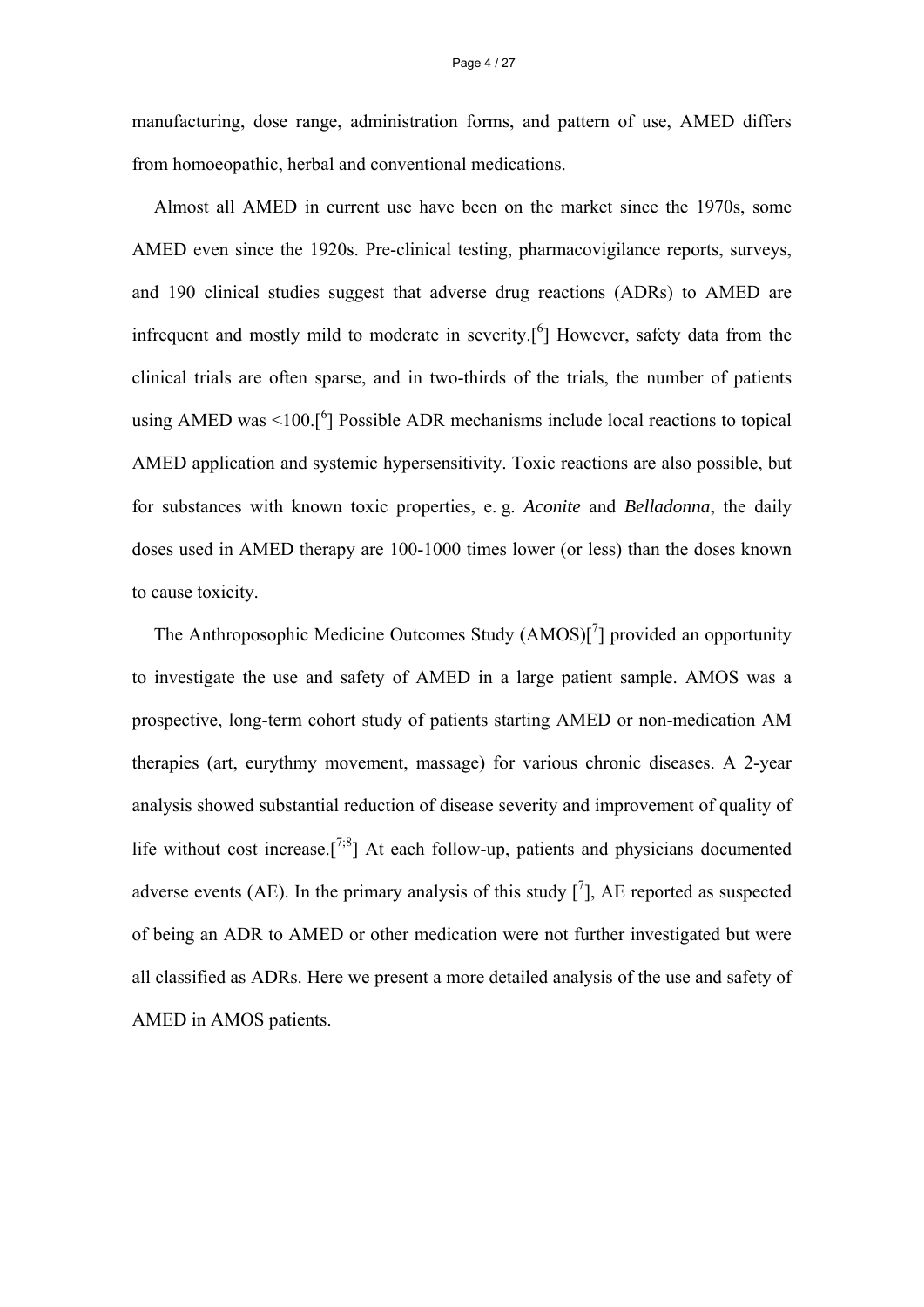## **Methods**

### **Objective and design**

The objective was to investigate the pattern of AMED use and to determine the frequency of patient-reported and physician-assessed ADRs to AMED in outpatients using AMED for chronic diseases over a 2-year period. For this purpose, we analysed patient self-reports of medication use as well as patient and physician reports of AEs in a prospective cohort study.

#### **Setting, participants, and therapy**

The study was initiated by a health insurance company as part of a research program on the effectiveness, safety and costs of AM therapies in chronic disease.<sup>[7</sup>] All physicians certified by the Physicians' Association for Anthroposophical Medicine in Germany and working in an office-based practice or outpatient clinic were invited to participate in the study. The participating physicians recruited consecutive patients starting AMED or non-medication AM therapy. Patients enrolled in the period 1 Jan 1999 to 31 March 2001 were included in the present analysis (18- and 24-month followups were not performed for patients enrolled before 1 January 1999) if they fulfilled eligibility criteria.

The following inclusion criteria were used*:* (i) Outpatients aged 1-75 years; (ii) referral to AM therapy (art, eurythmy or rhythmical massage), or initial AM-related consultation ≥30 minutes for any indication (main diagnosis); (iii) use of at least one AMED (any medication produced by Abnoba Arzneimittel GmbH, Pforzheim, Germany; Helixor Heilmittel GmbH & Co, Rosenfeld, Germany; WALA Heilmittel GmbH, Eckwälden, Germany; or Weleda AG, Schwäbisch-Gmünd, Germany) within 2 years after study enrolment.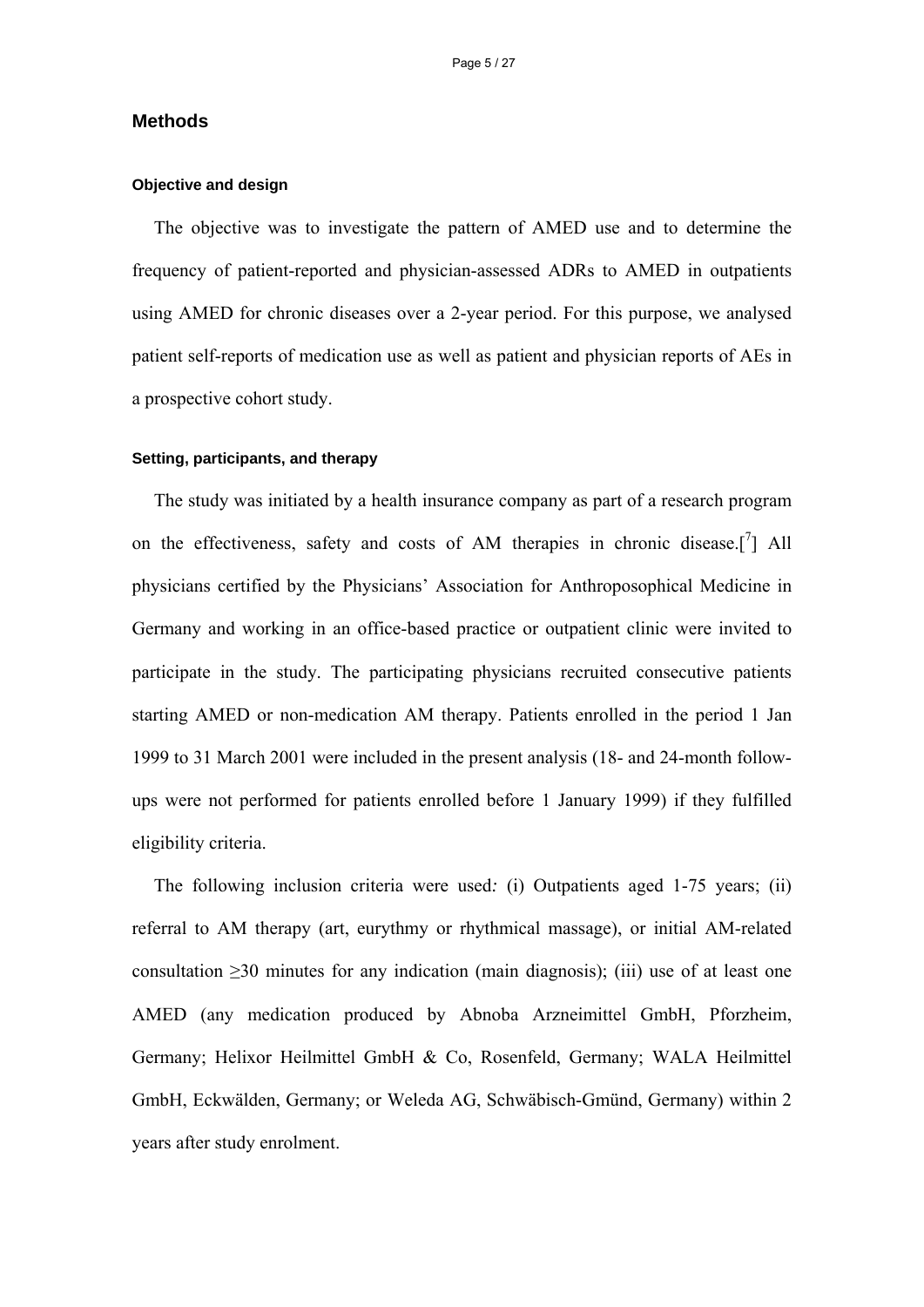Patients were excluded if they had previously received the AM therapy in question (see [ii] of inclusion criteria) for their main diagnosis.

### **Outcomes**

Medication use was assessed as the number of patient-months of all medications (AMED and non-AMED) used within the first 2 years after study enrollment. Description of the AMED (origin, ingredients, administration route, administration frequency) and non-AMED products (Anatomical Therapeutic Chemical (ATC) groups, administration frequency) were also recorded.

AE data such as frequency, diagnosis, intensity (mild/moderate/severe = no/some/complete impairment of normal daily activities, respectively), seriousness (a serious AE being an event that leads to acute hospital admission, permanent health damage or death) and whether the AE had a causal relationship to the AMED (probable, possible, improbable, no relationship, unable to evaluate) were assessed. In addition, the most probable cause of the AE (AMED, other medication, primary or concomitant illness, other) was noted.

Events with probable or possible causal relationship to AMED therapy were classified as confirmed ADRs to AMED for the purpose of this analysis: The name, duration, intensity and seriousness of these ADRs was recorded.In addition, we noted the necessary actions taken against the ADRs (none, dose reduction of medication, withdrawal of medication, admit to hospital, therapeutic counteractions, other) and the outcome of the ADR (subsided, permanent health damage, patient died). Other variables assessed in this study include whether the ADR was expected (yes: ADR previously reported or may be expected because of known mechanism of action of ingredients) and the frequency of confirmed ADRs to AMED in relation to the number of patients, the number of different AMED used and the duration of use.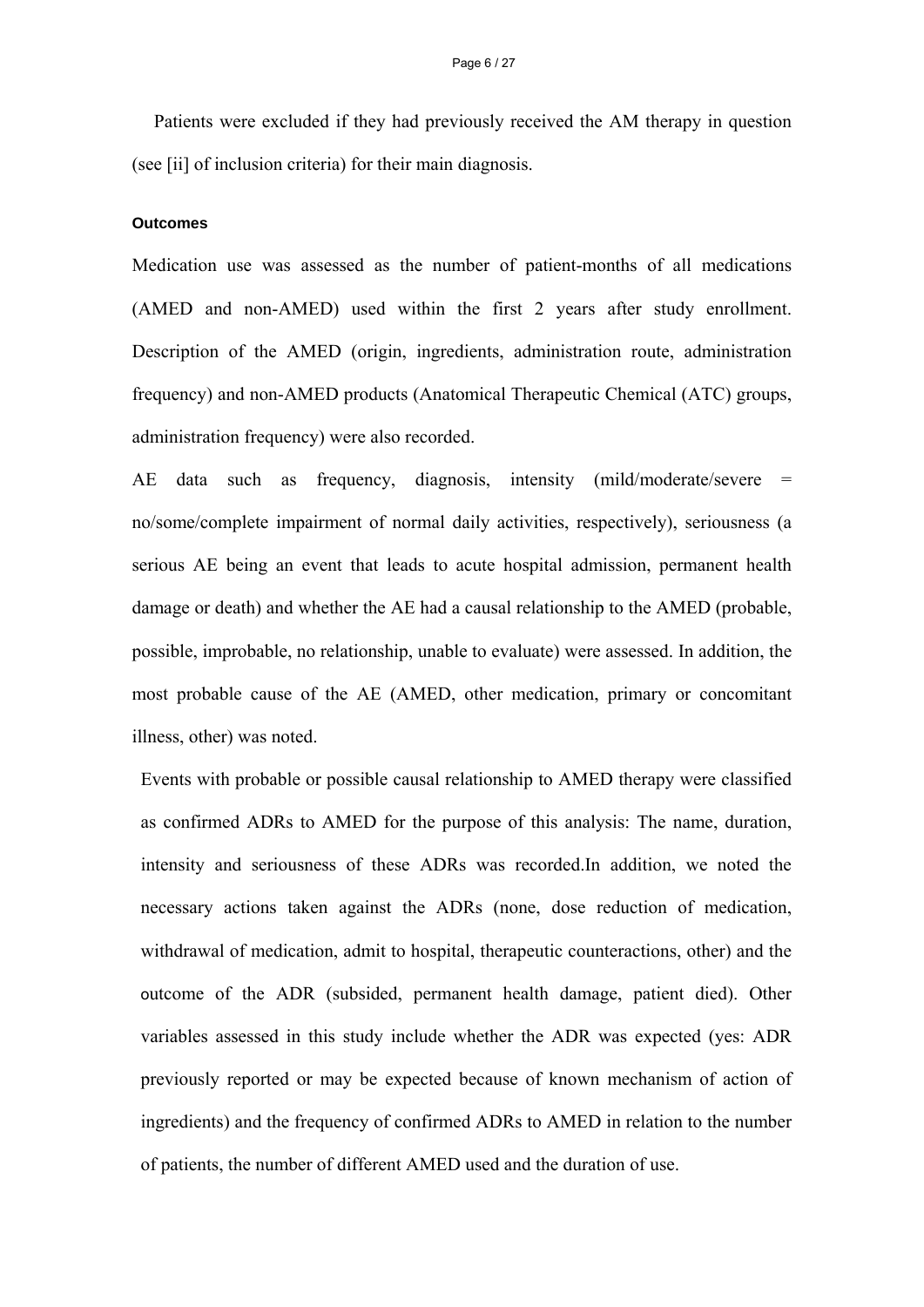## **Data collection**

All data were documented with questionnaires sent in sealed envelopes to the study office. At study enrollment, physicians documented primary and concomitant diseases; patients (for children: legal guardians) documented socio-demographic data and symptom severity. Physicians documented all prescribed medication at each visit during the first 12 months of the study (name, administration route and change in dosage or withdrawal of medication). Patients documented medication use in the preceding 3 (or 6) months at each follow-up after 3, 6, 12, 18 and 24 months (name, administration frequency [daily, 3-6 days per week, 1-2 days per week, 1-3 days per month,  $\leq 1$  day per month] and duration of use). AEs were defined as any new health complaint requiring medical attention (regardless of causal relationship with medication or therapies) and were documented by patients after 3, 6, 12, 18 and 24 months (name, intensity). AEs suspected to be adverse reactions from medication or therapies were documented by patients after 6, 12, 18 and 24 months and by physicians after 3, 6, 9 and 12 months (date, name of AE, intensity, suspected cause, therapy withdrawal due to AE). Any missing data in the documentation of suspected adverse reactions were completed by telephone monitoring (for physicians' documentation also by on-site monitoring). Physicians were compensated  $\epsilon$ 40 per included and fully documented patient; patients received no compensation.

Data were entered twice by two different persons into Microsoft<sup>®</sup> Access 97. The two datasets were compared and discrepancies resolved by checking with the original data.

For patients with AEs suspected to be ADRs to AMED, physicians and patients were contacted by telephone and the following items were checked: concomitant illness and ongoing therapy at time of the AE, necessary actions against AE, duration and outcome of AE and expectedness of AE. In case of discordant physician/patient documentation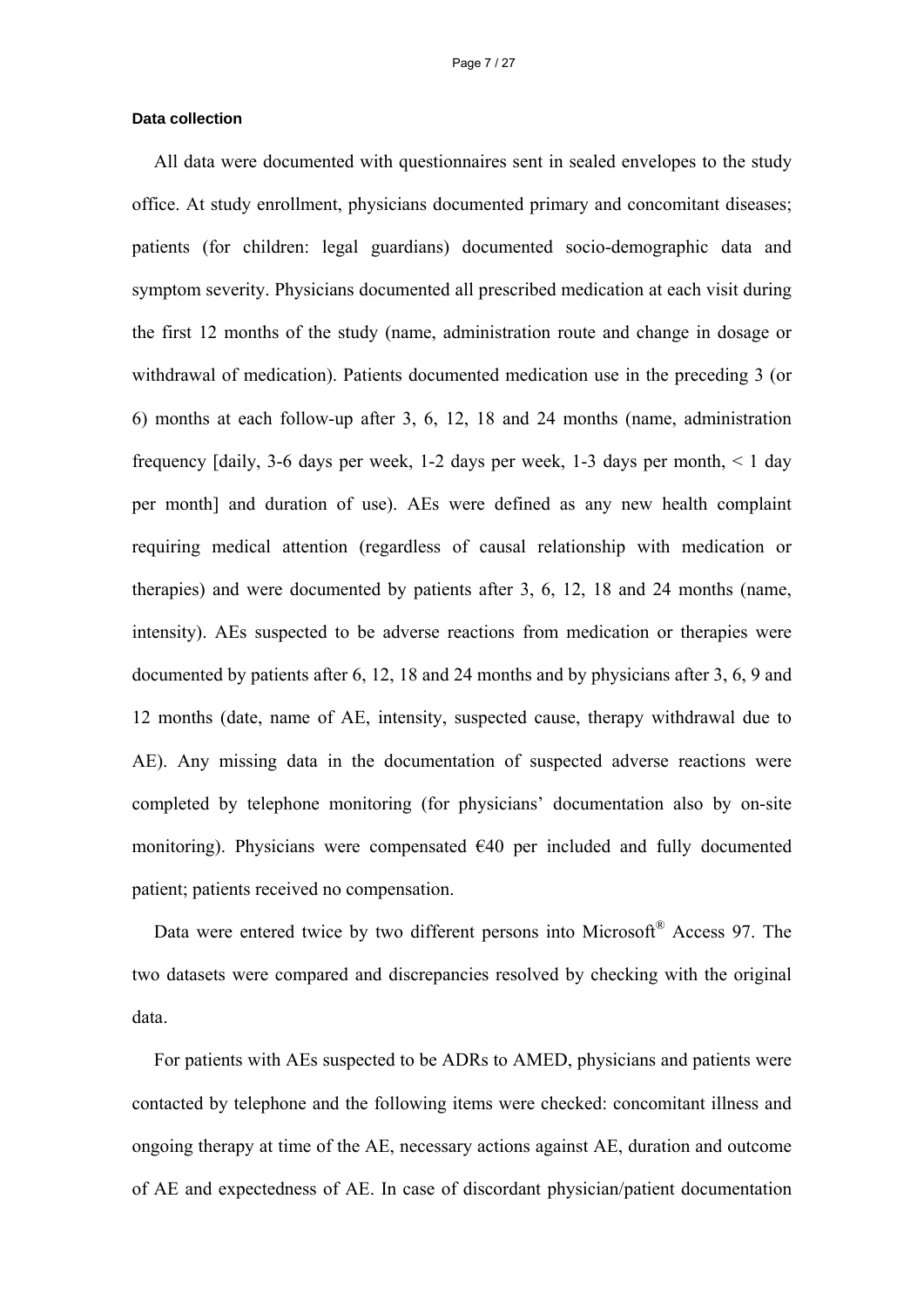of AE intensity, the highest intensity was used. If documentation of AE duration entailed a possible range, the highest number of days was used. Information about expected ADRs to these AMED was obtained from the manufacturers.

AEs were coded according to the Tenth Edition of the *International Classification of Diseases* (ICD-10); confirmed ADR were also coded according to Medical Dictionary for Regulatory Activities (MedDRA).

### **Quality assurance, adherence to regulations**

The study was approved by the Ethics Committee of the Faculty of Medicine Charité, Humboldt University, Berlin, Germany, and was conducted according to the Helsinki Declaration and the International Conference on Harmonisation Good Clinical Practice guidelines. Written informed consent was obtained from all patients before enrollment.

#### **Data analysis**

Statistical analysis (SPSS<sup>®</sup> 13.0.1, StatXact<sup>®</sup> 5.0.3) was descriptive. For analysis of medication use, missing data on administration frequency were replaced by the value 3/7 (three times weekly) for AMED ampoules for injection, and 1 (daily) for all other medications; missing data on duration of AMED or non-AMEd use were replaced by average duration of AMED and non-AMED use, respectively, during the follow-up period in question. AMED with identical ingredients and dosage form but different concentrations were grouped together. For each medication, the number of patientmonths was calculated as 'duration of use' x F (where  $F = 1$  for medication taken daily, 3-6 days per week or 1-2 days per week;  $F = 1/15$  for medication taken 1-3 days per month;  $F = 0$  for medication taken  $\leq 1$  day per month). The number of patient-months for all AMED, all non-AMEDs and for relevant medication subgroups was calculated as the sum of all patient-months in question.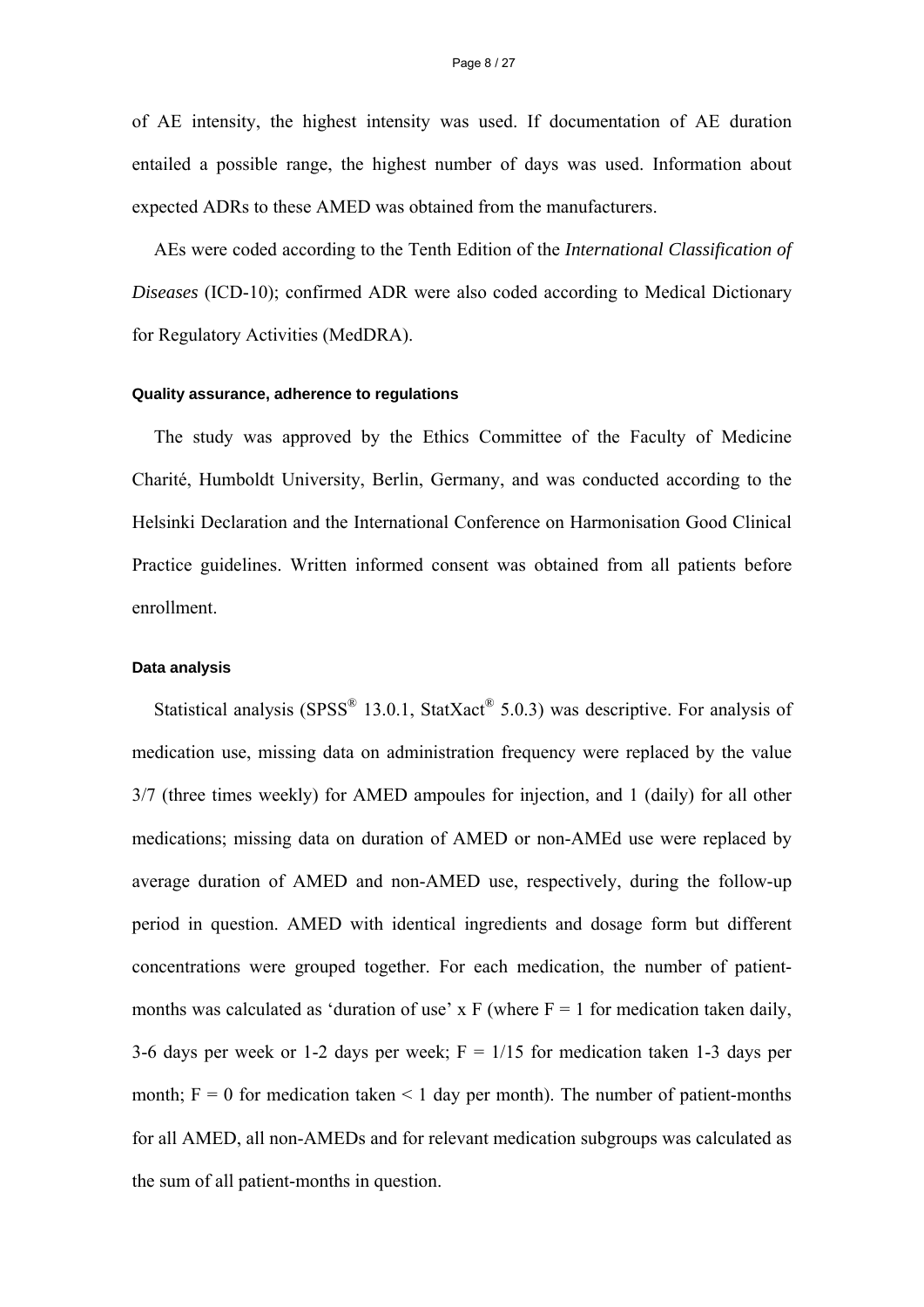All AEs were subject to descriptive analysis. Based on existing data on adverse effects of herbal remedies<sup>[9;10</sup>], a list of 'target AE' diagnoses was defined to identify possible cases of toxicity (heart, liver, kidney, pancreas, nervous system) or congenital malformations (ICD-10: G40-G41, G61-G63, I40-I42, I46, I50, K71-K74, K85, N00- N05, N17-N19, Q00-Q99, R56-R57).

All Target AEs, serious AEs, and AEs reported as suspected to be ADRs to AMED were analysed individually. The causal relationship of these AEs to the use of AMED was classified by the first author according to pre-defined criteria: probable, possible, improbable, no relationship, unable to evaluate (table I).

Table I Criteria for classification of causal relationship between adverse events and medication[11]

#### **Probable**

- Rational temporal relationship to the time of intake of the medication.
- AE is already known to be a side effect of the medication or may be expected.
- Regression or disappearance of the AE after discontinuation of medication or dose reduction.
- Reappearance of the AE after repeated exposure.
- AE cannot be explained in a reasonable manner by the clinical state of the patient.

#### **Possible**

- Rational temporal relationship to the time of intake of the medication.
- AE is already known as a side effect of the medication or may be expected.
- AE could be explained by numerous other factors.

#### **Improbable**

- Rational temporal relationship to the time of intake of the medication.
- AE has not been reported so far as a side effect of the medication or cannot be expected.
- AE persists after discontinuation of the medication or dose reduction.
- Repeated exposure does not lead to reappearance of the AE.
- AE could be explained by numerous other factors.

#### **No relationship**

- No rational temporal relationship to the time of intake of the medication.
- AE is evidently caused by other factors, e.g. symptom of a concomitant disease.

#### **Unable to evaluate**

• Amount and content of data do not permit a judgment of the relationship to the medication.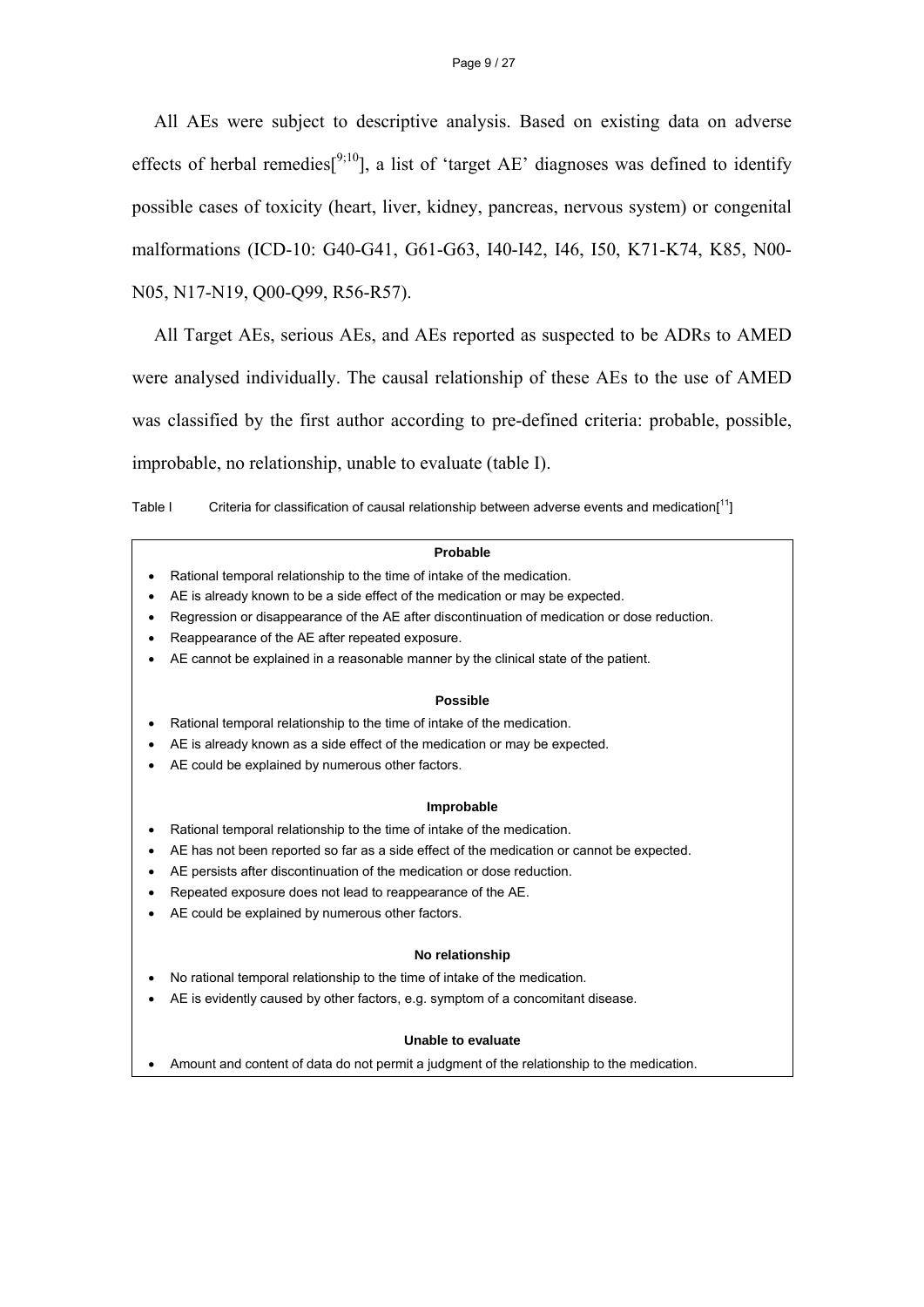## **Results**

## **Participating physicians**

A total of 131 physicians enrolled patients into the study; these physicians did not differ significantly from all AM-certified physicians in Germany  $(n = 362)$  regarding sex (56.5 vs. 62.2% males, respectively,  $p = 0.297$ ), age (mean  $\pm$  SD 46.3  $\pm$  7.2 vs. 47.5  $\pm$  7.9 years, p = 0.213), number of years in practice (17.8  $\pm$  7.6 vs. 18.9  $\pm$  7.3 years,  $p = 0.371$ , or the proportion of primary care physicians (87.8 vs. 85.0%,  $p = 0.470$ ).

#### **Patient recruitment and follow-up**

From 1 January 1999 to 31 March 2001, a total of 999 patients were assessed for eligibility. Of these patients, 662 fulfilled all eligibility criteria and were included in the analysis. Of the 337 patients who were not included, 188 patients were not included in the AMOS study (reasons: patients' baseline questionnaire missing  $[n = 57]$ , physician's baseline questionnaire missing  $[n = 26]$ , patients' and physician's baseline questionnaire dated  $>$  30 days apart [n = 58], no informed consent [n = 7], other reasons [n = 40]). The remaining 149 patients were participants in the AMOS study but were not included in this analysis (reasons: no follow-up data  $[n = 17]$ , no documented AMED use  $[n = 132]$ ). Included and not included patients did not differ significantly regarding age, sex, diagnosis, disease duration, baseline disease severity or baseline symptom severity. The last patient follow-up ensued on 30 April 2003.

A total of 70.8% (469 of 662) of patients were enrolled by general practitioners, 15.1% by paediatricians, 5.7% by internists and 8.3% by other specialists. The physicians' settings were primary care practices  $(87.9\% \text{ of patients}, n = 582 \text{ of } 662)$ , referral practices (5.3%) and outpatient clinics (6.8%). Each physician enrolled a median of 3.0 patients (interquartile range [IQR] 2.0-7.0 patients).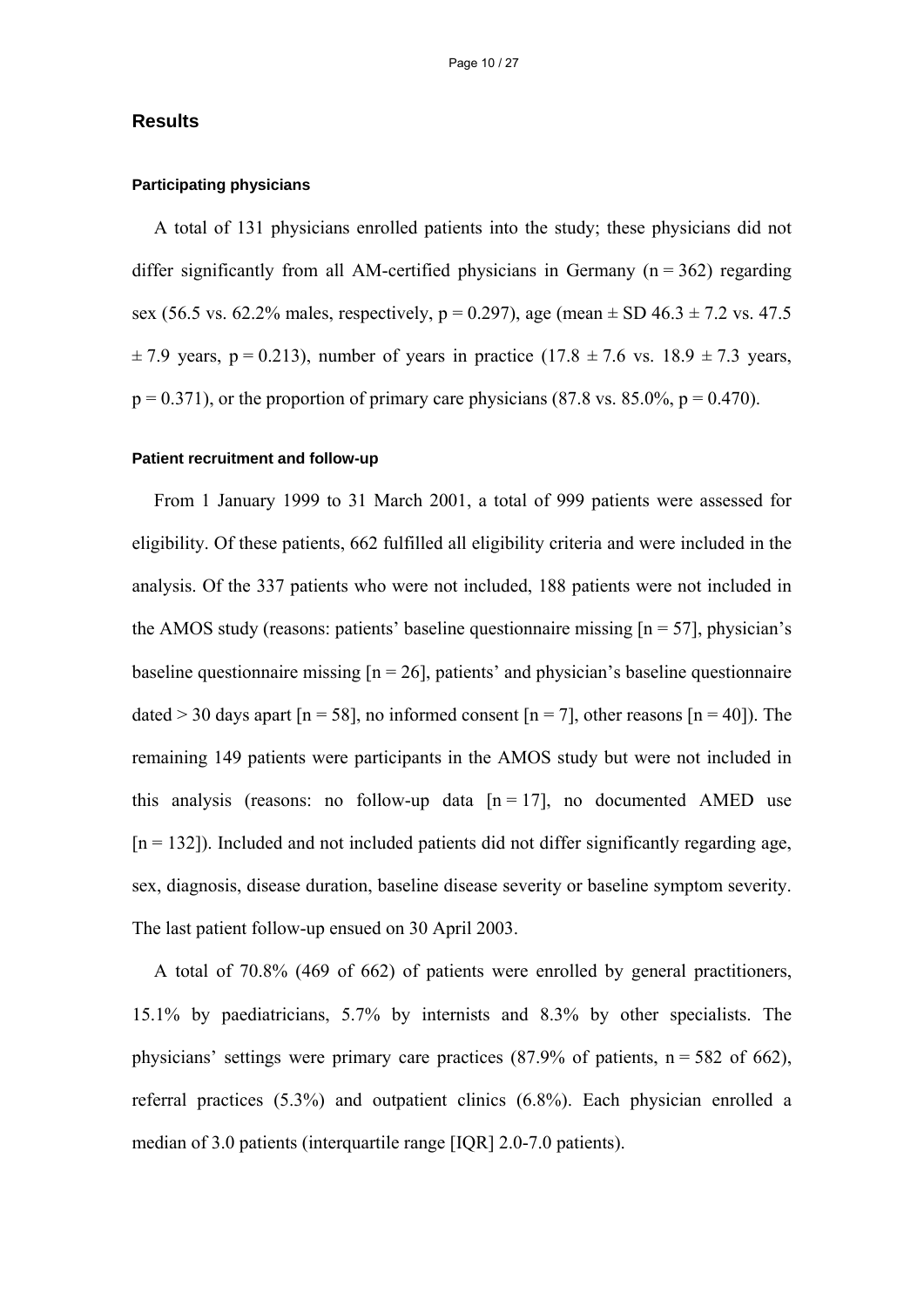The 662 evaluable patients and the 17 patients excluded from analysis because of no follow-up data were each administered five follow-up questionnaires (3395 questionnaires in total), of which 2984 (87.9%) questionnaires were returned. Follow-up rates of evaluable patients were 97.3% (644 of 662), 94.3%, 91.2%, 85.6%, and 82.3% after 3, 6, 12, 18 and 24 months, respectively. Documentation of AMED use was complete for 91.2% of AMED use records and incomplete (frequency and/or duration of use lacking) for 8.8%.

## **Baseline characteristics**

#### Disease status

Most frequent diagnoses, classified by ICD-10, were F00-F99 Mental Disorders (29.8%, 197 of 662 patients), M00-M99 Musculoskeletal Diseases (19.8%), J00-J99 Respiratory Diseases (9.7%), and G00-G99 Nervous System Diseases (7.3%). Most common diagnosis groups were Spinal Diseases (ICD-10 M40-M54: 13.6%, 90 of 662), Mood Disorders (F31-F39: 9.2%), Asthma/Sinusitis/Bronchitis (J32, J40-J42, J44-J45: 6.6%), Fatigue (F48: 5.4%) and Headache (G43-G44, R51: 4.7%). The median disease duration was  $3.0$  (IQR  $0.8-8.5$ ) years. Patients had a median of  $2.0$  (IQR  $1.0-3.0$ ) comorbid diseases. The most common comorbid diseases, classified by ICD-10, were M00-M99 Musculoskeletal Diseases (15.2%, 171 of 1124 diagnoses) and F00-F99 Mental Disorders (14.1%).

### *Socio-*demographic *data*

Patients were recruited from 15 of 16 German federal states. Age groups were 0-19 years (24.6%, 163 of 662 patients), 20-39 years (27.9%), 40-59 years (37.5%) and 60- 75 years (10.0%) with a median age of 39.0 (IQR 22.8-48.0) years. 72.7% (481 of 662 patients) were women. Compared with the German population, the socio-demographic profile of the study participants was more favourable for education, occupation, alcohol, smoking and being overweight; similar for unemployment, low-income, living alone,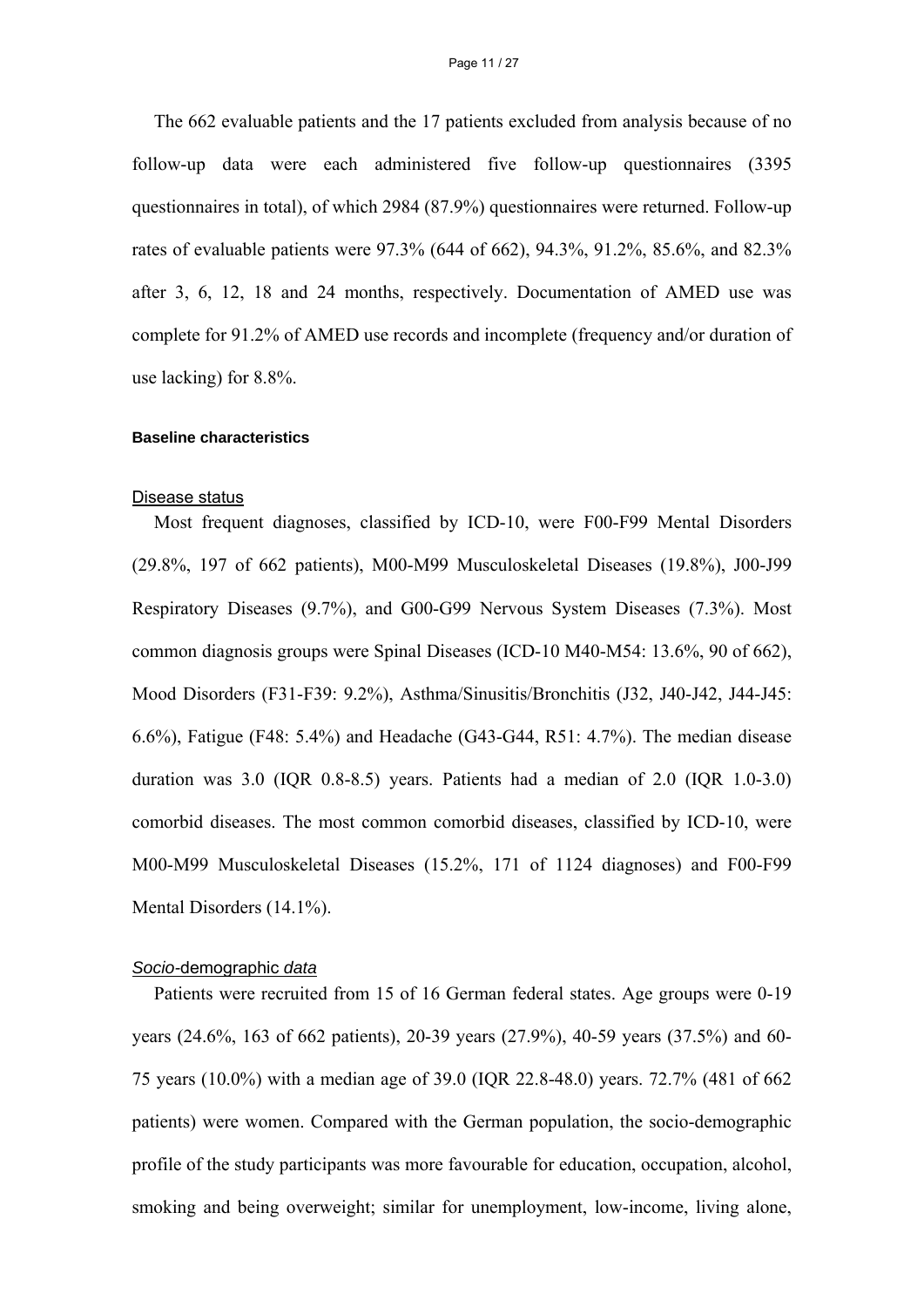severe disability status and sport; and less favourable for work disability pension and sick-leave (table II).

| Table II | Socio-demographic data |
|----------|------------------------|
|----------|------------------------|

| Characteristics                                                    | Adult study patients [n]<br>$(\%)]$ | <b>Adult German</b><br>population (%) | Reference                                                             |
|--------------------------------------------------------------------|-------------------------------------|---------------------------------------|-----------------------------------------------------------------------|
| "Fachhochschule" or university entrance qualification              | 289/505 (57)                        | 19                                    | $[1^2]$                                                               |
| University degree                                                  | 133/503 (26)                        | 6                                     | $[^{12}]$                                                             |
| Wage earners                                                       | 16/505(3)                           | 18                                    | $[1^2]$                                                               |
| Unemployed during last 12 months <sup>a</sup>                      | 22/263 (8)                          | 10                                    | $[1^2]$                                                               |
| Living alone                                                       | 106/499 (21)                        | 21                                    | $\left[ \begin{smallmatrix} 1 & 2 \\ 1 & 1 \end{smallmatrix} \right]$ |
| Net family income $\leq 900 \in$ per month                         | 62/428 (14)                         | 16                                    | $\left[ \begin{matrix} 1 & 2 \\ 1 & 1 \end{matrix} \right]$           |
| Alcohol use daily (patients) vs. almost daily (Germany)            |                                     |                                       |                                                                       |
| male                                                               | 4/97(4)                             | 28                                    | $[^{13}]$                                                             |
| female                                                             | 10/408(2)                           | 11                                    |                                                                       |
| Regular smoking                                                    |                                     |                                       |                                                                       |
| male                                                               | 22/97 (23)                          | 37                                    | $\left[ \begin{matrix} 14 \\ 1 \end{matrix} \right]$                  |
| female                                                             | 65/406 (16)                         | 28                                    |                                                                       |
| Sports activity $\geq 1$ hour weekly (age 25-69 years)             | 211/465 (45)                        | 39                                    | $[^{15}]$                                                             |
| Body mass index $\geq$ 25 (overweight)                             |                                     |                                       |                                                                       |
| male                                                               | 22/96 (23)                          | 56                                    | $\left[\begin{smallmatrix}12\\1\end{smallmatrix}\right]$              |
| female                                                             | 98/402 (24)                         | 39                                    |                                                                       |
| Permanent work disability pension                                  | 42/505 88)                          | 3                                     | [16]                                                                  |
| Severe disability status                                           | 48/505 810)                         | 12                                    | $[^{17}]$                                                             |
| Sick leave days in the last 12 months (mean $\pm$ SD) <sup>a</sup> | $32.5 \pm 66.9$                     | 17.0                                  | $[^{18}]$                                                             |
| <sup>a</sup> Analysed in economically active patients              |                                     |                                       |                                                                       |

### **Medication use**

Throughout the 24-month follow-up, patients used 949 different AMED products for a total of 11 487 patient-months. Of the AMED products, 648 had a single ingredient of mineral, botanical, zoological or chemically defined origin, with a total of 265 different ingredients (table III). The 20 most frequently used AMED ingredients are listed in table IV; the 20 most common individual AMED are listed in table V. The most common administration forms were dilutions for oral use (30.9%, 293 of 949 AMED), ampoules for injection  $(21.7\%)$ , globuli  $(17.6\%)$ , powders  $(10.1\%)$  and ointments (7.3%). Administration frequency for AMED was daily (70.2%, 3600 of 5130 documentations), 3-6 days per week (9.7%), 1-2 days per week (10.9%), 1-3 days per month (4.2%), <1 day per month (1.2%), unknown (3.8%).

#### Page 12 / 27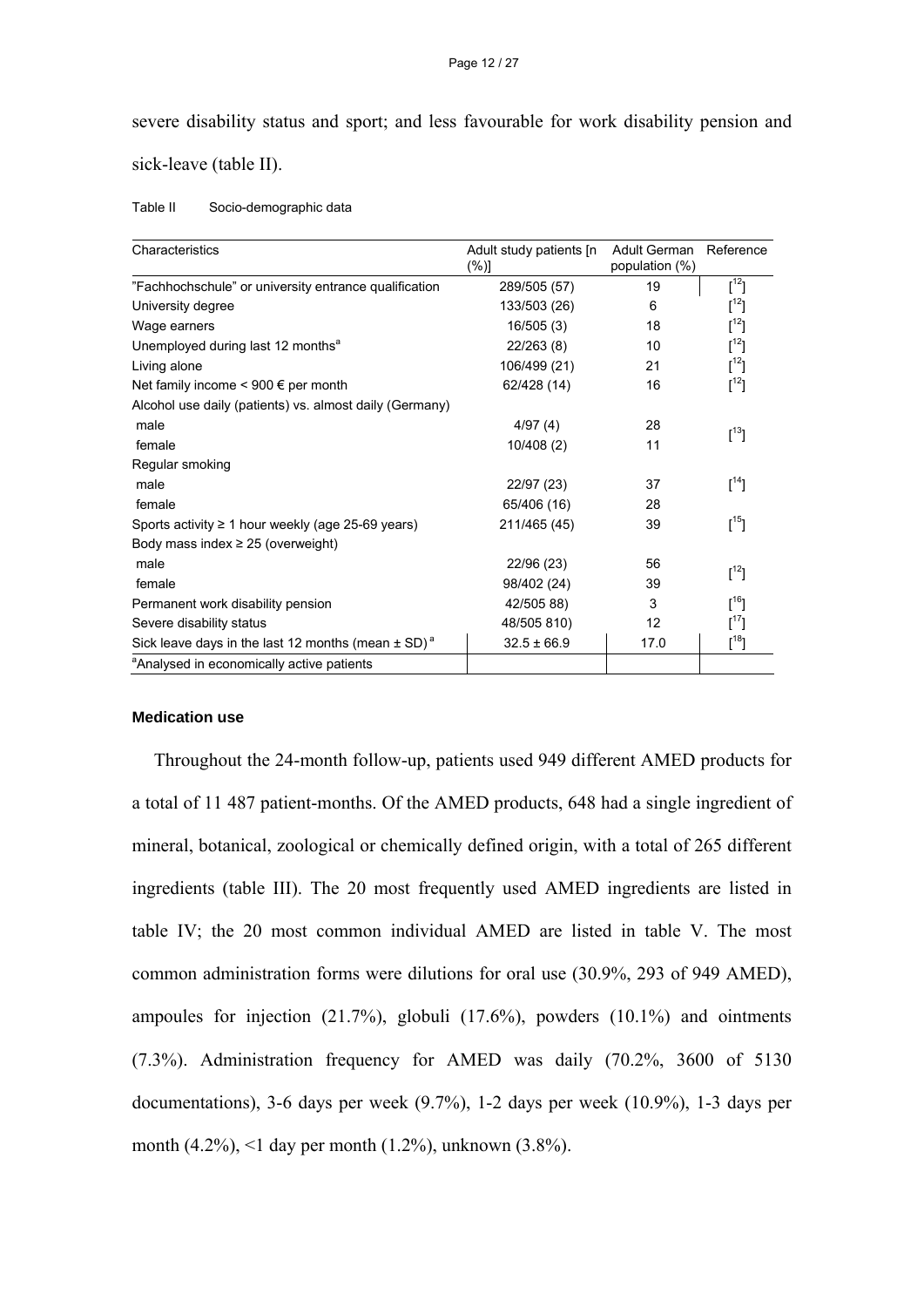| Origin of medication                     | <b>Different</b><br>ingredients [n] | Different medications [n]<br>$(\%)]$ | Patients using<br>medication $[n (%)]$ <sup>a</sup> | Patient-months [n (%)] |
|------------------------------------------|-------------------------------------|--------------------------------------|-----------------------------------------------------|------------------------|
| Mineral                                  | 44                                  | 77(8.1)                              | 203 (30.7)                                          | 846 (7.4)              |
| <b>Botanical</b>                         | 124                                 | 397 (41.8)                           | 535 (80.8)                                          | 5076 (44.2)            |
| Zoological                               | 51                                  | 74 (7.8)                             | 141 (21.3)                                          | 616(5.4)               |
| Chemically defined                       | 46                                  | 100 (10.5)                           | 305(46.1)                                           | 1 305 (10.9)           |
| Mixed**                                  |                                     | 301 (31.7)                           | 477 (72.1)                                          | 3 499 (30.5)           |
| Not documented                           |                                     |                                      | 65 (9.8)                                            | 145(1.3)               |
| Total                                    |                                     | 949 (100.0)                          | 662 (100.0)                                         | 11 487 (100.0)         |
| <sup>a</sup> Multiple responses possible |                                     |                                      |                                                     |                        |

Table III Origin of anthroposophic medications

<sup>b</sup> Mixed: Combinations of mineral, botanical, zoological or chemically defined

Table IV Most frequently used ingredients of anthroposophic medications (excluding medication with more than one ingredient)

| Ingredient                                 | Origin             | <b>Different</b> | Patients using<br>medications [n $(\%)$ ] nedication [n $(\%)$ ] <sup>a</sup> | Patient-months [n]<br>$(\%)]$ |
|--------------------------------------------|--------------------|------------------|-------------------------------------------------------------------------------|-------------------------------|
| Viscum album                               | <b>Botanical</b>   | 25(2.6)          | 76 (11.5)                                                                     | 660 (5.7)                     |
| Bryophyllum (Kalanchoe<br>pinnata)         | <b>Botanical</b>   | 9(0.9)           | 62 (9.4)                                                                      | 254 (2.2)                     |
| Gentiana lutea                             | <b>Botanical</b>   | 8(0.8)           | 42(6.3)                                                                       | 187(1.6)                      |
| Quartz (Silicea)                           | Chemically defined | 7(0.7)           | 51(7.7)                                                                       | 182(1.6)                      |
| Phosphorus                                 | Chemically defined | 4(0.4)           | 42 (6.3)                                                                      | 167(1.5)                      |
| Cuprum metallicum                          | Chemically defined | 9(0.9)           | 41(6.2)                                                                       | 149(1.3)                      |
| Colchicum autumnale                        | <b>Botanical</b>   | 5(0.5)           | 17(2.6)                                                                       | 125(1.1)                      |
| Arnica montana                             | <b>Botanical</b>   | 11(1.2)          | 52(7.9)                                                                       | 124(1.1)                      |
| Chelidonium majus                          | <b>Botanical</b>   | 7(0.7)           | 25(3.8)                                                                       | 122(1.1)                      |
| Atropa belladonna                          | <b>Botanical</b>   | 9(0.9)           | 34(5.1)                                                                       | 115(1.0)                      |
| Aurum metallicum                           | Chemically defined | 4(0.4)           | 28(4.2)                                                                       | 106(0.9)                      |
| Argentum metallicum                        | Chemically defined | 5(0.5)           | 25(3.8)                                                                       | 97(0.8)                       |
| Stibium metallicum                         | Chemically defined | 4(0.4)           | 27(4.1)                                                                       | 91(0.8)                       |
| Conchae (Calcarea<br>carbonicum ostrearum) | Zoological         | 4(0.4)           | 21(3.2)                                                                       | 88 (0.8)                      |
| Equisetum arvense                          | <b>Botanical</b>   | 10(1.1)          | 24(3.6)                                                                       | 82(0.7)                       |
| Formica rufa                               | Zoological         | 2(0.2)           | 18(2.7)                                                                       | 82(0.7)                       |
| Cichorium intybus                          | <b>Botanical</b>   | 8(0.8)           | 17(2.6)                                                                       | 80(0.7)                       |
| Ferrum sidereum (Meteoric<br>iron)         | Mineral            | 5(0.5)           | 29 (4.4)                                                                      | 76 (0.7)                      |
| Hypericum perforatum                       | <b>Botanical</b>   | 8(0.8)           | 27(4.1)                                                                       | 73 (0.6)                      |
| Scorodite                                  | <b>Mineral</b>     | 4(0.4)           | 17(2.6)                                                                       | 67(0.6)                       |
| All other medications                      |                    | 801 (84.4)       |                                                                               | 8560 (74.5)                   |
| Total                                      |                    | 949 (100.0)      | 662 (100.0)                                                                   | 11487 (100.0)                 |
| <sup>a</sup> Multiple responses possible   |                    |                  |                                                                               |                               |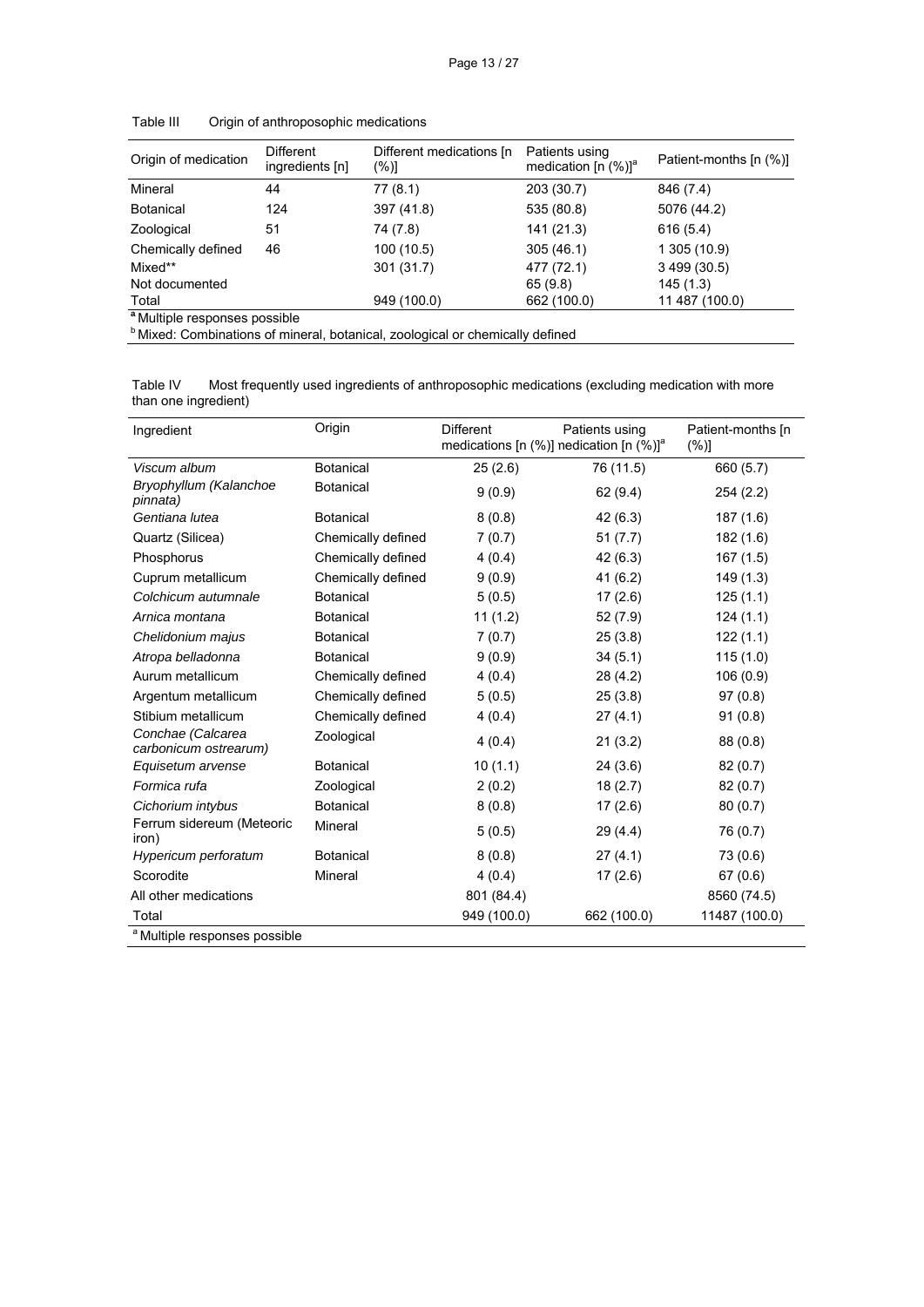#### Table V Most frequently used individual anthroposophic medications

| Medication                            | Administration Ingredients<br>form <sup>a</sup> |                                                                                                                                                                                                                                                                                                                                                   | Manu-<br>facturer | Patients using<br>medication [n<br>$(%)$ <sup>a</sup> | Patient-months [n<br>(%)] |
|---------------------------------------|-------------------------------------------------|---------------------------------------------------------------------------------------------------------------------------------------------------------------------------------------------------------------------------------------------------------------------------------------------------------------------------------------------------|-------------------|-------------------------------------------------------|---------------------------|
| Hepatodoron <sup>®</sup>              | <b>Tablets</b>                                  | 1 tablet contains: Fragaria vesca, Folium sicc. 40 mg / Vitis vinifera, Folium sicc. 40 Weleda<br>mg.                                                                                                                                                                                                                                             |                   | 70 (10.6)                                             | 429 (3.7)                 |
| Cardiodoron <sup>®</sup>              | Liguid                                          | 10 g (= 10.3 ml) contains: Ethanol. Digestio (1:3.1) from Onopordum acanthium,<br>Flos rec. with 1% Hyoscyamus niger, Herba rec. Ø 1.0 g / ethanol. Digestio (1:3.1)<br>from Primula veris, Flos rec., with 1% Hyoscyamus niger, Herba rec. Ø 1.0 g.                                                                                              | Weleda            | 51(7.7)                                               | 270(2.4)                  |
| Abnobaviscum                          | Ampoules                                        | Viscum album (subspecies abietis / aceris / amygdali / betulae / crataegi / fraxini /<br>mali / pini / quercus) ex herba, pressed juice 20 / 2 / 0.2 / 0.02 mg/ml / D6 / D10 /<br>D <sub>20</sub> / D <sub>30</sub>                                                                                                                               | Abnoba            | 30(4.5)                                               | 250(2.2)                  |
| Iscador                               | Ampoules                                        | Viscum album (subspecies mali / pini / quercus / ulmus) ex herba, fermented<br>aqueous extract 20 / 10 / 1 / 0.1 / 0.01 / 0.001/ 0.0001 mg/ml                                                                                                                                                                                                     | Weleda            | 22(3.3)                                               | 171(1.5)                  |
| Bryophyllum 50%                       | Powder                                          | Bryophyllum, Folium 50%                                                                                                                                                                                                                                                                                                                           | Weleda            | 22(3.3)                                               | 132(1.1)                  |
| Phosphorus                            | Liquid                                          | Phosphorus D6 / D8 / D10 / D12 / D20 / D25 / D30                                                                                                                                                                                                                                                                                                  | Weleda            | 33(5.0)                                               | 126(1.1)                  |
| Disci comp. cum Stanno                | Globuli                                         | 10 q contains Disci intervertebrales bovis (cervicales, thoracici et lumbales) D5 0.1<br>g, Equisetum arvense ex herba ferm D14 0.1 g, Formica rufa ex animale toto D6 0.1<br>g, Phyllostachys e nodo ferm D5 0.1 g, Stannum metallicum D5 0.1 g                                                                                                  | Wala              | 15(2.3)                                               | 108(0.9)                  |
| Vitis comp.                           | <b>Tablets</b>                                  | 1 tablet contains: Calcarea formicica D2 20 mg, Fragaria vesca, Folium sicc. 40mg, Weleda<br>Stibium metallicum praeparatum D5 20mg, Vitis vinifera, Folium sicc. 40mg.                                                                                                                                                                           |                   | 11(1.7)                                               | 107(0.9)                  |
| Digestodoron <sup>®</sup>             | Liquid                                          | 10 g (= 9.4 ml) contains: 1.8 g ethanol. Digestio (1:3.1) from <i>Dryopteris filixmas</i> ,<br>Folium rec., 0.4 g ethanol. Digestio (1:3.1) from Polypodium vulgare, Folium rec., 4<br>g ethanol. Digestio (1:3.1) from Salix alba, purpurea, viminalis, Folium rec. 1.8 g<br>ethanol. Digestio (1:3.1) from Phyllitis scolopendrium, Folium rec. | Weleda            | 17(2.6)                                               | 92(0.8)                   |
| Aurum / Hyoscyamus<br>comp.           | Liquid                                          | 10 g (= 10.2 ml) contains: Aurum metallicum praeparatum Dil. D10 3.34 g,<br>Hyoscyamus D5 3.34 g. Stibium metallicum praeparatum D6 3.34 g.                                                                                                                                                                                                       | Weleda            | 14(2.1)                                               | 86(0.7)                   |
| Silicea (Quartz)                      | Liquid                                          | Silicea D8 / D10 / D12 / D20 / D30 / D60                                                                                                                                                                                                                                                                                                          | Weleda            | 24(3.6)                                               | 79 (0.7)                  |
| Calciodoron AM                        | Powder                                          | 10 g contains: Apatite D5 1 g, Cucurbita pepo, Flos rec. D2 1 g                                                                                                                                                                                                                                                                                   | Weleda            | 12(1.8)                                               | 77(0.7)                   |
| Helixor                               | Ampoules                                        | Viscum album (subspecies abietis / mali / pini) ex herba recente, aqueous extract<br>1:20: 0.01 / 0.1 / 1 / 5 / 10 / 20 / 30 / 50 / 100 mg.                                                                                                                                                                                                       | Helixor           | 8(1.2)                                                | 76 (0.7)                  |
| Colchicum, Tuber<br>ethanol. Digestio | Liquid                                          | Colchicum, Tuber D1 / D2 / D3 / D4 / D5 / D6 / D10 / D12 / D30                                                                                                                                                                                                                                                                                    | Weleda            | 11(1.7)                                               | 75(0.7)                   |
| Scleron®                              | <b>Tablets</b>                                  | 1 tablet contains: Plumbum mellitum (prepared from lead, honey and cane sugar)<br>D12 250 mg                                                                                                                                                                                                                                                      | Weleda            | 12(1.8)                                               | 74 (0.6)                  |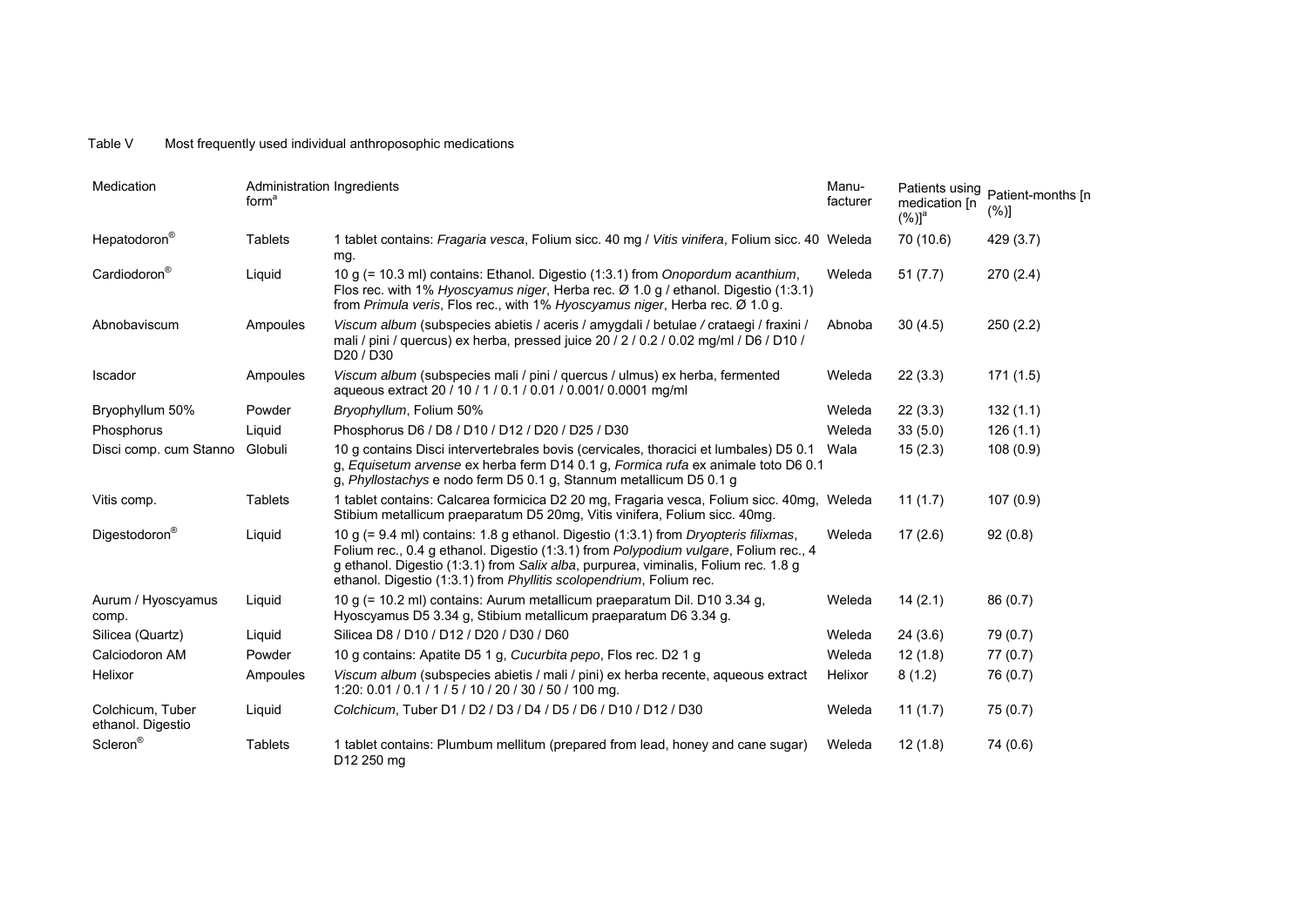Page 15 / 27

| Gentiana Stomach<br><b>Pellets</b>   | Globuli | 10 g contains Artemisia absinthium ex herba, Infusum Ø (=D1) 0.45 g, Gentiana<br><i>lutea</i> e radice, Decoctum $\varnothing$ (=D1) 0.45 g, Strychnos nux-vomica e semine ferm D4<br>0.10 g. Taraxacum officinale e planta tota ferm Ø 0.05 g | Wala   | 15(2.3)     | 73 (0.6)      |
|--------------------------------------|---------|------------------------------------------------------------------------------------------------------------------------------------------------------------------------------------------------------------------------------------------------|--------|-------------|---------------|
| Cartilago/Mandragora<br>comp.        | Globuli | 10 g contains Antimonit D5 0.1 g, Argentum metallicum D7 0.1 g, Betula e foliis<br>ferm. D4 0.1 q, Cartilago articularis bovis D7 0.1 g, Mandragora officinarum e radice<br>ferm $D40.1a$                                                      | Wala   | 11(1.7)     | 72 (0.6)      |
| Ferrum ustum comp.                   | Powder  | 10 g contains: Anisi fructus 2.5 g, Ferrum ustum D3 2.5 g, Nontronit D3 2.5 g, Urtica Weleda<br>dioica, Herba D4 2.5 g.                                                                                                                        |        | 15(2.3)     | 70 (0.6)      |
| Bryophyllum Liquid                   | Liguid  | Bryophyllum $\varnothing$ / D1 / D3 / D4 / D6                                                                                                                                                                                                  | Weleda | 24(3.6)     | 68 (0.6)      |
| Gentiana lutea, ethanol.<br>Decoctum | Liauid  | Gentiana lutea Ø / D1 / D2 / D4 / D4                                                                                                                                                                                                           | Weleda | 18(2.7)     | 67(0.6)       |
| Other medications                    |         |                                                                                                                                                                                                                                                |        | 640 (96.7)  | 8983 (78.2)   |
| Total                                |         |                                                                                                                                                                                                                                                |        | 662 (100.0) | 11487 (100.0) |
|                                      |         | <sup>a</sup> Administration form: Ampoules = Liquid dilution / solution for injection. Liquid = Dilution / mother tincture for oral use.                                                                                                       |        |             |               |

**b** Multiple responses possible.

/: Medication exists in different concentrations grouped together. Ø: mother tincture. D: Decimal potencies (1:10 dilution; e.g. D3 = 1:1000)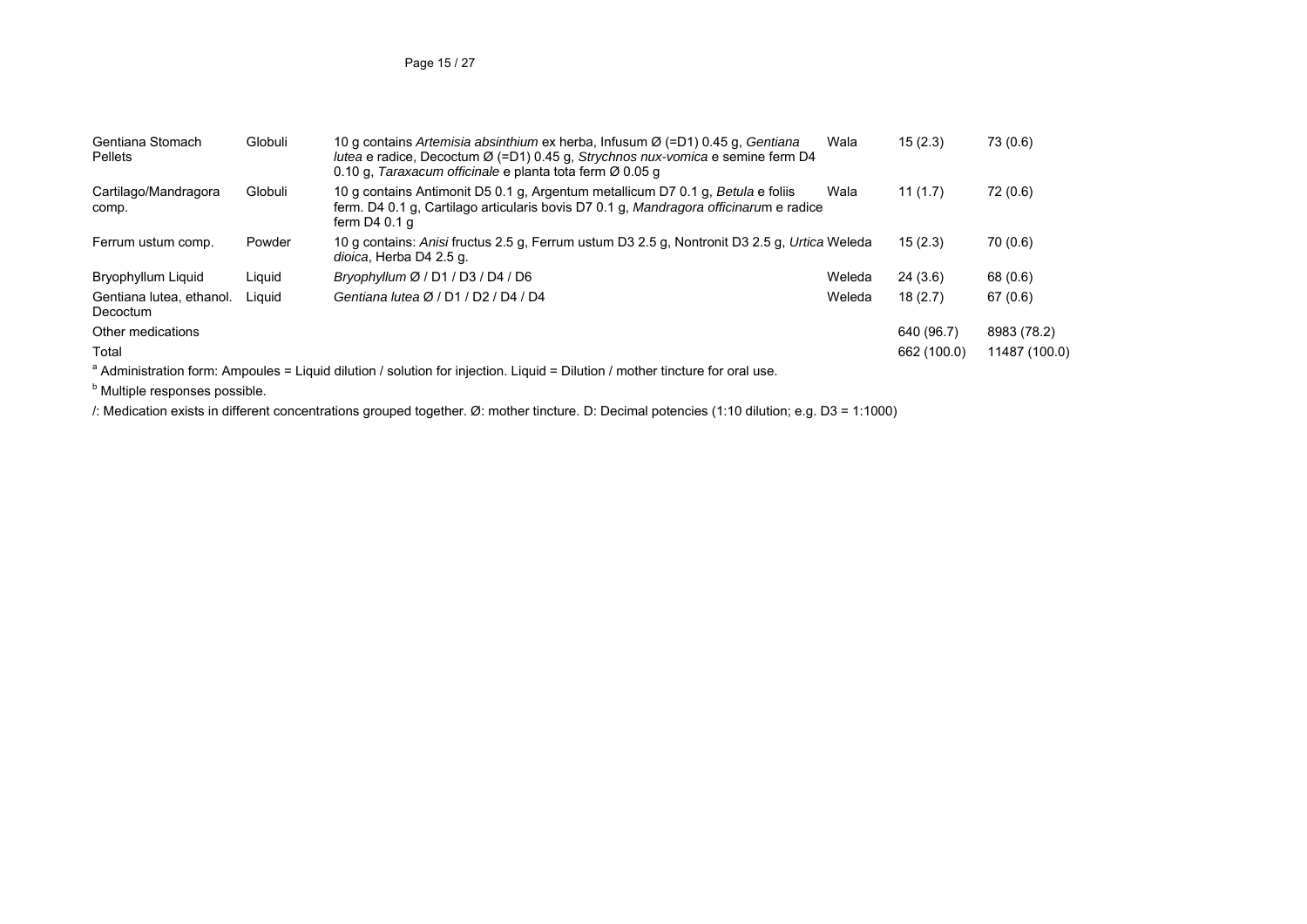Non-AMED products were used by 94.2% (603 of 662) of patients. In total 11 202 patient-months of non-AMED use were documented, 45.2% of this use was accounted for by medication for the CNS, the cardiovascular system and the alimentary tract and metabolism (ATC-groups N, C, and A, table VI). Administration frequency for non-AMED did not differ significantly from that of AMED ( $p = 0.723$ ).

Overlap of AMED and non-AMED of identical origin was investigated among the 20 most commonly used AMED ingredients. One overlapping non-AMED herb was found (*Thuja*), used by one patient.

| Anatomical chemical therapeutic index                                     | <b>Different</b> | Patients using<br>medications [n $(\%)$ ] nedication [n $(\%)$ ] <sup>a</sup> | Patient-months [n]<br>$(\%)]$ |
|---------------------------------------------------------------------------|------------------|-------------------------------------------------------------------------------|-------------------------------|
| A: Alimentary tract and metabolism                                        | 227 (14.3)       | 235 (35.5)                                                                    | 1 662 (14.8)                  |
| B: Blood and blood forming organs                                         | 37(2.3)          | 51(7.7)                                                                       | 237(2.1)                      |
| C: Cardiovascular system                                                  | 192 (12.1)       | 121 (18.3)                                                                    | 1 601 (14.3)                  |
| D: Dermatologicals                                                        | 100(6.3)         | 75 (11.3)                                                                     | 355(3.2)                      |
| G: Genito-urinary system and sex hormones                                 | 121 (7.6)        | 136 (20.5)                                                                    | 758 (6.8)                     |
| H: Systemic hormonal preparations, excluding sex<br>hormones and insulins | 53(3.3)          | 74 (11.2)                                                                     | 959(8.6)                      |
| J: Anti-infectives for systemic use                                       | 87(5.5)          | 112 (16.9)                                                                    | 112(1.0)                      |
| L: Antineoplastic and immunomodulating agents                             | 26(1.6)          | 21(3.2)                                                                       | 230(2.1)                      |
| M: Musculo-skeletal system                                                | 132(8.3)         | 137 (20.7)                                                                    | 493 (4.4)                     |
| N: Nervous system                                                         | 236 (14.8)       | 246 (37.2)                                                                    | 1 801 (16.1)                  |
| P: Antiparasitic products, insecticides and repellents                    | 5(0.3)           | 5(0.8)                                                                        | 8(0.1)                        |
| R: Respiratory system                                                     | 230 (14.5)       | 237 (35.8)                                                                    | 967(8.6)                      |
| S: Sensory organs                                                         | 41(2.6)          | 35(5.3)                                                                       | 137(1.2)                      |
| Homoeopathic medication                                                   |                  | 264 (39.9)                                                                    | 802 (7.2)                     |
| Other and not classified                                                  |                  | 244 (36.9)                                                                    | 1075 (9.6)                    |
| Total                                                                     | 1 590 (100.0)    | 662 (100.0)                                                                   | 11 202 (100.0)                |
| <sup>a</sup> Multiple responses possible                                  |                  |                                                                               |                               |

Table VI Use of non-anthroposophic medication

### **Safety**

AEs (new health complaints regardless of causal relationship to medication/therapy) were documented in 503 patients. A total of 1861 AE were documented, with 490 different ICD-10 four-digit diagnoses. The most frequent AEs were R00-R99 Symptoms, Signs and Abnormal Clinical and Laboratory Findings, Not Elsewhere Classified (27.6%, 513 of 1861 AEs), M00-M99 Musculoskeletal Diseases (16.9%), J00-J99 Respiratory Diseases (8.2%) and K00-K93 Digestive Diseases (6.6%). The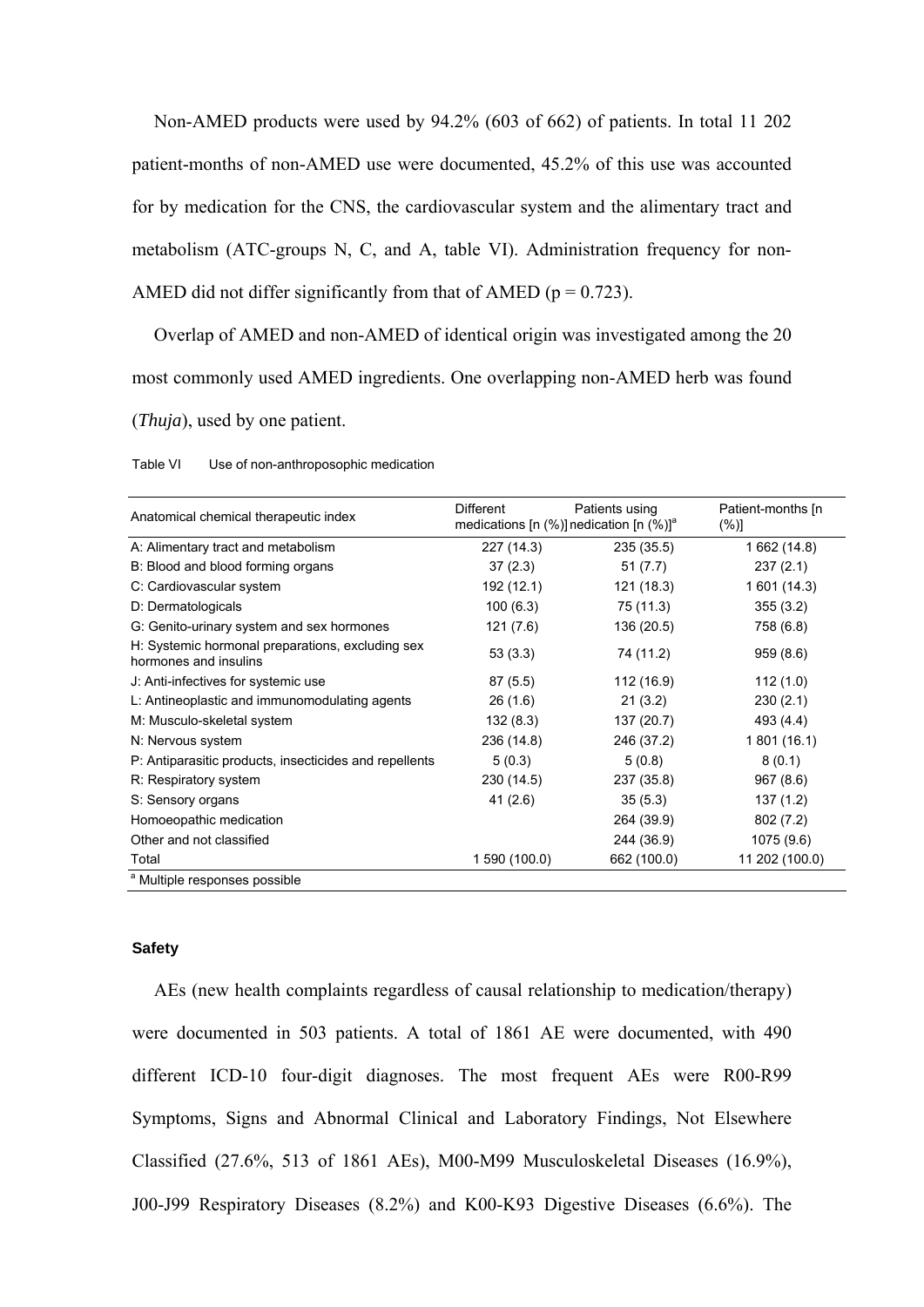#### Page 17 / 27

most frequent single diagnoses are listed in table VII. Intensity of AEs was mild (21.6%; 397 of 1835 evaluable AEs), moderate (56.9%) and severe (21.4%).

| $ICD-10$          | Diagnosis                                 | Adverse events [n (%)] | Patients with adverse<br>events $[n (%)]$ |
|-------------------|-------------------------------------------|------------------------|-------------------------------------------|
|                   |                                           |                        |                                           |
| M54.9             | Dorsalgia, unspecified                    | 52 (2.8)               | 43 (6.5)                                  |
| R <sub>51</sub>   | Headache                                  | 58(3.1)                | 42 (6.3)                                  |
| M25.5             | Pain in joint                             | 48 (2.6)               | 40(6.0)                                   |
| R <sub>53</sub>   | Malaise and fatigue                       | 47(2.5)                | 33(5.0)                                   |
| M54.1             | Radiculopathy                             | 29(1.6)                | 27(4.1)                                   |
| J30.1             | Allergic rhinitis due to pollen           | 26(1.4)                | 23(3.5)                                   |
| F32.9             | Depressive episode, unspecified           | 39(2.1)                | 22(3.3)                                   |
| R <sub>52.9</sub> | Pain, unspecific                          | 22(1.2)                | 19 (2.9)                                  |
|                   | Noninfective gastroenteritis and colitis, |                        |                                           |
| K52.9             | unspecified                               | 18(1.0)                | 18(2.7)                                   |
| G47.9             | Sleep disorder, unspecified               | 18(1.0)                | 17(2.6)                                   |
| H93.1             | Tinnitus                                  | 19(1.0)                | 16(2.4)                                   |
| R42               | Dizziness and giddiness                   | 17(0.9)                | 16(2.4)                                   |
| M54.2             | Cervicalgia                               | 16(0.9)                | 16 (2.4)                                  |
| F41.9             | Anxiety disorder, unspecified             | 18(1.0)                | 15(2.3)                                   |
| R <sub>11</sub>   | Nausea and vomiting                       | 16(0.9)                | 15(2.3)                                   |
|                   | Other diagnoses                           | 1418 (76.2)            |                                           |
|                   | Total                                     | 1861 (100.0)           | 662 (100.0)                               |

| Table VII | Adverse events: most frequent ICD-10 four digit diagnoses |
|-----------|-----------------------------------------------------------|
|-----------|-----------------------------------------------------------|

Serious AEs were documented in 15 patients. Eight patients died and in all of them the cause of death was a malignant disease (eight different malignancies) that had been present at study enrollment. Seven patients were acutely hospitalised. One child with posthaemorrhagic hydrocephalus was hospitalised three times for pyelonephritis, febrile convulsions and suspected shunt obstruction, respectively; six patients were hospitalised once each for somatisation disorder with acute anxiety and tachycardia, severe depression, thrombosis of lower extremity, Henoch-Schönlein purpura, suspected pneumonia and intestinal perforation from swallowing fish bones. The median duration of these hospitalisations was 5.5 (range 1-29) days. The patient with thrombosis had sequelae; all other patients recovered completely. None of these AEs were causally related to any medication or therapy.

A Target AE (see Data Analysis for definition) occurred in two patients – R56.0 febrile convulsions (this AE required acute hospitalisation) and R57.9 failure of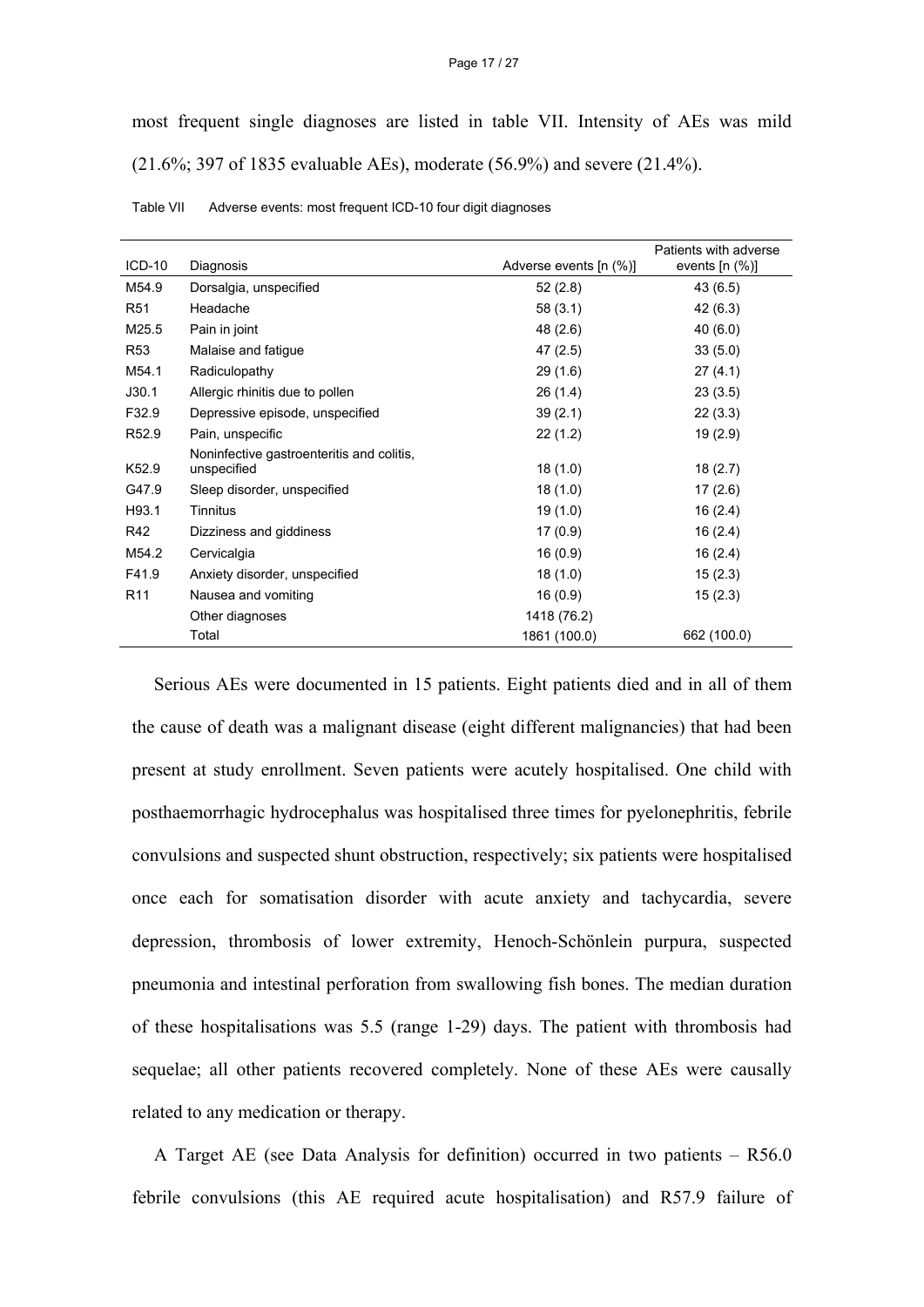peripheral circulation, not otherwise specified (not serious, reported as suspect of adverse reaction to AM eurythmy exercises). Neither of these patients had used any AMED during the last 6 months prior to their AE.

Out of the 1861 reported AEs, 284 (15.3%) AEs were suspected by the physician or the patient to be an adverse reaction to non-medication therapy  $(n = 42 \text{ AEs})$ , non-AMED ( $n = 187$ ) or AMED ( $n = 55$ ). The extent of overlap between AE reports concerning non-AMED and AMED with identical ingredients was investigated. Out of 187 AEs associated with non-AMED, 177 AEs were associated with conventional drugs and ten AEs were associated with ten different herbal or homoeopathic medications, two of which overlapped with AMED ingredients: (i) non-AM arsenicum album D6: unspecified psychic disturbances; AMED arsenicum album D10: tinnitus increased; (ii) non-AM chamomile ointment: contact dermatitis; AMED Chamomilla/Malachit comp. dilution: burning eyes.

The 55 AEs suspected to be ADRs to AMED occurred in altogether 29 patients who were using 37 AMED (35 different AMED). The highest intensity of AE was mild  $(n = 5 \text{ patients})$ , moderate  $(n = 18)$  and severe  $(n = 6)$ . No AE was serious. For the 37 AMED in question, the causal relationship to AEs was classified as probable ( $n = 11$  of 37 AMED), possible ( $n = 10$ ), improbable ( $n = 10$ ), no relationship ( $n = 4$ ) and unable to evaluate  $(n = 2$ , unclear if any AMED had been used, causal relationship otherwise improbable). In the 29 patients, the most probable cause of their AE was an AMED  $(n = 20$  patients), other medication  $(n = 1)$ , primary or concomitant illness  $(n = 7)$ , other  $(n = 1:$  transient symptom aggravation due to temporary withdrawal of other medication).

In total, 20 patients (aged 6-72 years, male/female  $= 8/12$ ) had 30 confirmed ADRs (AEs with possible or probable causal relationship)*:* to 21 AMED (19 different AMED) [table VIII]. These ADRs were documented by physicians (13 AMED, 13 patients), by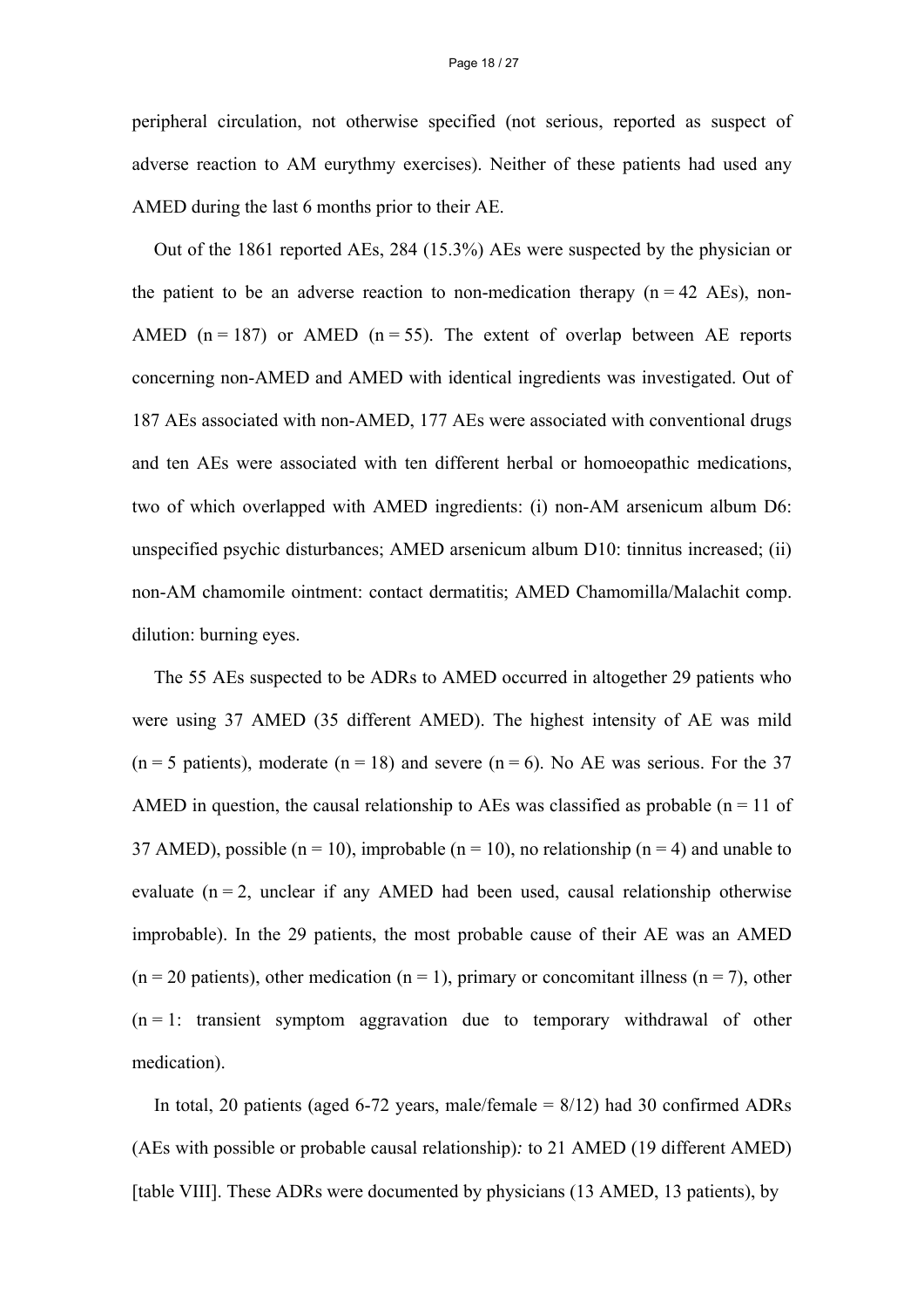Table VIII Confirmed adverse drug reactions from anthroposophic medication (causal relationship probable or possible)<sup>a</sup>

| Patient<br>no | Sex Age | (y) | Medication (manufacturer)                                                            | Indication                                        | Comorbidity                                                                                        | ADR (MedDRA)                        | De-<br>challenge | Re-<br>challenge relation | Causal       | Expected? | Intensity | DurationAction <sup>t</sup><br>(days) |      |
|---------------|---------|-----|--------------------------------------------------------------------------------------|---------------------------------------------------|----------------------------------------------------------------------------------------------------|-------------------------------------|------------------|---------------------------|--------------|-----------|-----------|---------------------------------------|------|
|               | f       | 42  | Abnobaviscum <sup>®</sup> mali 5 and 6 Cervical dysplasia,<br>Ampoules s.c. (Abnoba) | chronic fatigue,                                  | Paroxysmal<br>tachycardia,                                                                         | General condition<br>reduced        | Yes              | Yes                       | Probable     | Yes       | Sev.      | 14                                    | Red  |
|               |         |     |                                                                                      | depression                                        | recurrent                                                                                          | Hypothermia                         | Yes              | Yes                       | Probable     | Yes       | Sev.      | 14                                    | Red  |
|               |         |     |                                                                                      |                                                   | anaemia, under-                                                                                    | <b>Dizziness</b>                    | Yes              | Yes                       | Probable     | Yes       | Sev.      | 14                                    | Red  |
|               |         |     |                                                                                      |                                                   | weight                                                                                             | Feelings of                         | Yes              | Yes                       | Probable Yes |           | Mod.      | 5                                     | Red  |
|               |         |     |                                                                                      |                                                   |                                                                                                    | weakness                            |                  |                           |              |           | Mild      | 16                                    | Red  |
|               |         |     |                                                                                      |                                                   |                                                                                                    | Obsessive thoughts                  | Yes              | <b>No</b>                 | Probable No  |           | Mod.      | -1                                    | Red  |
|               |         |     |                                                                                      |                                                   |                                                                                                    | Hyperventilation                    | Yes              | Yes                       | Probable No  |           | Mod.      | $\overline{4}$                        | Red  |
| $\mathcal I$  |         |     |                                                                                      |                                                   |                                                                                                    | All ADRs in Patient 1               |                  |                           | Probable     |           |           | 39                                    | Red  |
| 2             | m       | 58  | Iscador <sup>®</sup> Quercus Series III<br>Ampoules s.c. (Weleda)                    | Melanoma                                          | Osteoarthritis<br>knee                                                                             | Injection site reaction Yes         |                  | Yes                       | Probable Yes |           | Mod.      | 13                                    | Stop |
| 3             | f       | 55  | Rosmarin Ointment 10%<br>(Weleda)                                                    | Cold feet, migraine                               | Psoriasis, Spon- Blisters<br>dylarthritis<br>psoriatica                                            |                                     | Yes              | <b>No</b>                 | Probable Yes |           | Mod.      | 3                                     | Stop |
| 4             | f       | 40  | Gencydo <sup>®</sup> 1% Ampoules s.c. Asthma<br>(Weleda)                             |                                                   | Respiratory in-<br>fection                                                                         | Injection site reaction Yes         |                  | Yes                       | Probable Yes |           | Mod.      | 14                                    | Stop |
| 5             | f       | 57  | Iscador <sup>®</sup> Mali 10 mg<br>Ampoules s.c. (Weleda)                            | Breast cancer                                     |                                                                                                    | Injection site reaction Yes         |                  | Yes                       | Probable Yes |           | Mod.      | 18                                    | Red  |
| 6             | f       | 48  | Abnobaviscum <sup>®</sup> mali 5 and 6 Breast cancer<br>Ampoules s.c. (Abnoba)       |                                                   |                                                                                                    | Fatigue                             | Yes              | Yes                       | Probable Yes |           | Mod.      | 10                                    | No   |
| 7             | f       | 47  | Oxalis 30% Ointment<br>(Weleda)                                                      | Gastro-oesophageal<br>reflux, abdominal<br>cramps | Shoulder-arm<br>syndrome                                                                           | Allergic exanthema                  | Yes              | Yes                       | Probable Yes |           | Mod.      | $\mathbf{2}$                          | Stop |
| 8             | m       | 7   | Phosphorus D12 Liquid<br>(Weleda)                                                    | Sleep disturbance                                 |                                                                                                    | Nervousness                         | Yes              | <b>No</b>                 | Probable     | Yes       | Mild      | 7                                     | Red  |
| 9             | m       | 8   | Pneumodoron® 2 Liquid<br>(Weleda)                                                    | Bronchopneumonia                                  | Hyperactivity,<br>concentration<br>difficulties.<br>phosphate<br>intolerance, dust<br>mite allergy | Hyperactivity<br>syndrome increased | Yes              | No                        | Probable Yes |           | Sev.      | 2                                     | Stop |
| 10            | m       | 8   | Gencydo <sup>®</sup> 0.1% Eyedrops<br>(Weleda)                                       | Allergic rhinoconjuncti-<br>vitis                 |                                                                                                    | <b>Burning</b>                      | Yes              | Yes                       | Probable Yes |           | Mild      | 19                                    | No   |
| 11            | f       | 72  | Articulatio coxae GI D6<br>Ampoules s.c. (Wala)                                      | Hip osteoarthritis                                | Cardiac<br>arrhythmia                                                                              | Nausea<br><b>Tinnitus</b>           | Yes<br>Yes       | Yes<br>Yes                | Probable     | Yes       | Mod.      |                                       | Stop |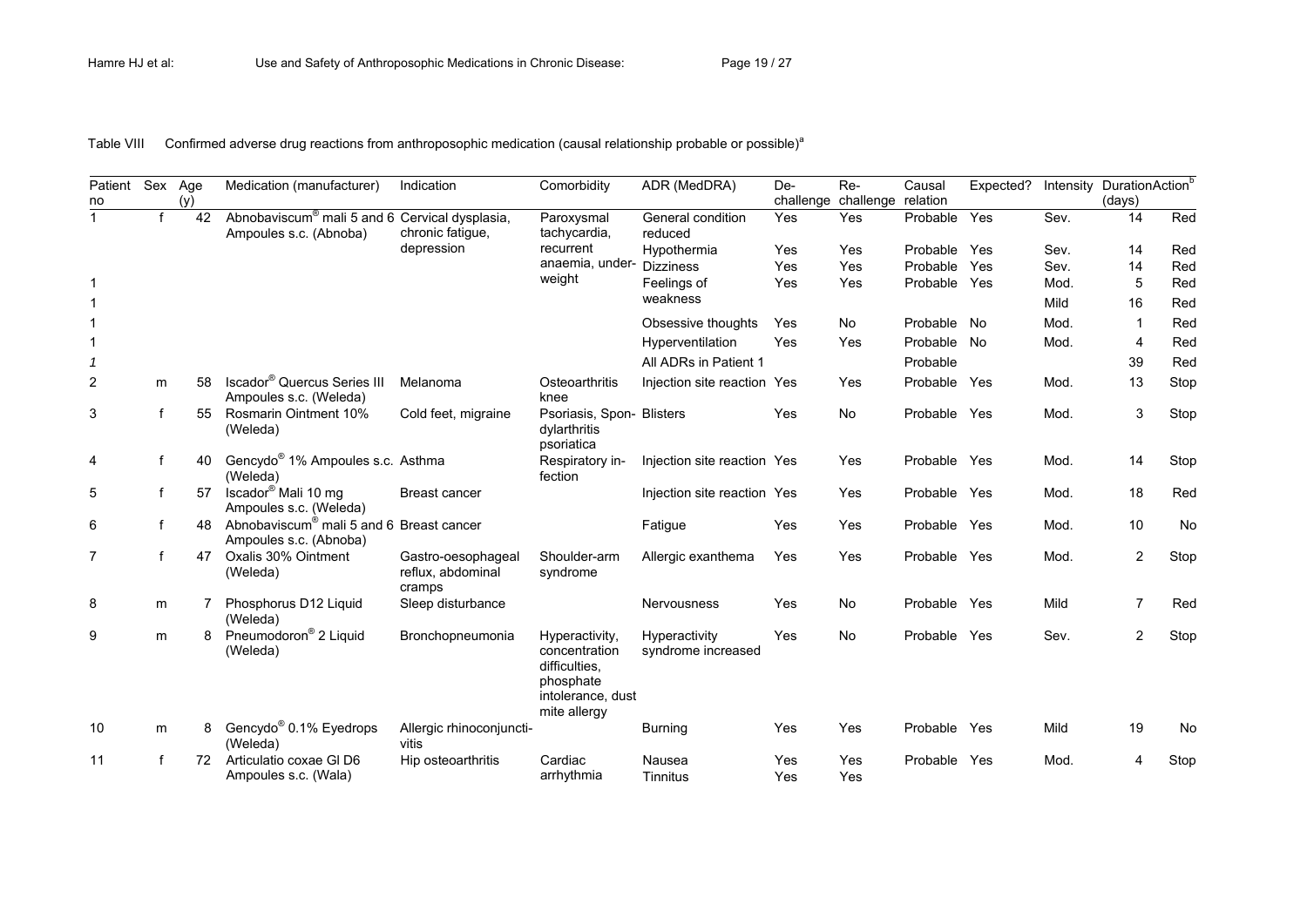|    |   |    |                                                                     |                                             |                                                               | Tachycardia<br>Sweating                                                                     | Yes<br>Yes | Yes<br>Yes |             |     |      |    |                    |
|----|---|----|---------------------------------------------------------------------|---------------------------------------------|---------------------------------------------------------------|---------------------------------------------------------------------------------------------|------------|------------|-------------|-----|------|----|--------------------|
| 12 | m | 43 | Arsenicum album D10 Liquid Attention deficit dis-<br>(Weleda)       | order                                       | Tinnitus                                                      | Worsening of tinnitus                                                                       | Yes        | <b>No</b>  | Possible    | No  | Mild | 21 | Stop               |
| 13 | m | 70 | Chelidonium Capsules<br>(Weleda)                                    | Headache                                    | Hypertension,<br>liver cirrhosis.                             | Flatulence<br>Nausea                                                                        | Yes<br>Yes | Yes<br>Yes | Possible    | Yes | Mod. | 3  | Red                |
| 13 |   |    | Choleodoron <sup>®</sup> Liquid<br>(Weleda)                         |                                             | annular<br>erythema                                           |                                                                                             |            |            | Possible    | Yes | Mod. | 3  | Stop               |
| 14 |   | 57 | Gentiana lutea e radice 5%<br>Globuli (Wala)                        | Scleroderma                                 |                                                               | Diarrhoea                                                                                   | Yes        | <b>No</b>  | Possible    | No  | Mild | 21 | Red                |
| 15 | F | 39 | Stibium metallicum<br>praeparatum D6 10 ml<br>Ampoule i.v. (Weleda) | Grave's disease                             | Hepatopathy<br>with upper<br>abdominal pain                   | Palpitations                                                                                | Yes        | <b>No</b>  | Possible No |     | Mod. |    | Stop               |
| 16 | m | 49 | Chelidonium comp. Liquid<br>(Weleda)                                | Somatoform disorder                         | Labile hyper-<br>tension                                      | Aggression                                                                                  | Yes        | <b>No</b>  | Possible    | No  | Mod. | 7  | Stop               |
| 17 | f | 43 | Conchae D6 Powder<br>(Weleda)                                       | Generalised anxiety<br>disorder             |                                                               | Dream anxiety<br>disorder                                                                   | <b>No</b>  | <b>No</b>  | Possible    | Yes | Mod. | 5  | Stop               |
| 18 | m | 46 | Choledoron <sup>®</sup> Liquid<br>(Weleda)                          | Depressive disorder                         | Biliary dys-<br>function, hyper-<br>cholesterol-<br>aemia     | Nausea                                                                                      | Yes        | <b>No</b>  | Possible    | Yes | Mod. | 4  | Other <sup>c</sup> |
| 19 |   | 31 | Chelidonium Ferro cultum                                            | Depressive disorder                         | Chronic                                                       | Restlessness                                                                                | <b>No</b>  | No         | Possible    | No  | Mod. | 14 | Stop               |
|    |   |    | Rh D3 Liquid (Weleda)                                               |                                             | borreliosis.<br>obesity, spon-<br>dylolisthesis,<br>hay fewer | Logorrhoea                                                                                  | No         | <b>No</b>  |             |     |      |    |                    |
| 20 |   | 6  | Bryophyllum Argento Culto<br>Rh D3 Liquid (Weleda)                  | Mixed disorder of con-<br>duct and emotions |                                                               | Adjustment disorder<br>with mixed<br>disturbance of<br>emotion and conduct<br>[aggravation] | Yes        | Yes        | Possible    | Yes | Mod. | 3  | Red                |

<sup>a</sup>\*Causal relationship and expectedness of ADR were classified by the authors; other items were documented by physicians and patients.

b Actions against ADR (no = no action, red = dose reduction of medication, stop = withdrawal of medication)

c Medication caused ADR due to high alcohol content (64%), was continued with unchanged dosage but diluted in water, and was then tolerated well.

Appl: Number of applications with ADR; comp. = composition;  $D$  = decimal potencies (1 : 10 dilution; e. g. D3 = 1 : 1^000): f = female; GI = mother tincture prepared using glycerol[<sup>3</sup>] IV = intravenous; **m**= male; **MedDRA** = Medical Dictionary for Regulatory Activities; **Mod** = moderate; **Rh** = mother tincture prepared by rhythmic procedure l[3]; **s.c.** = subcutaneous: **Sev.** <sup>=</sup> severe.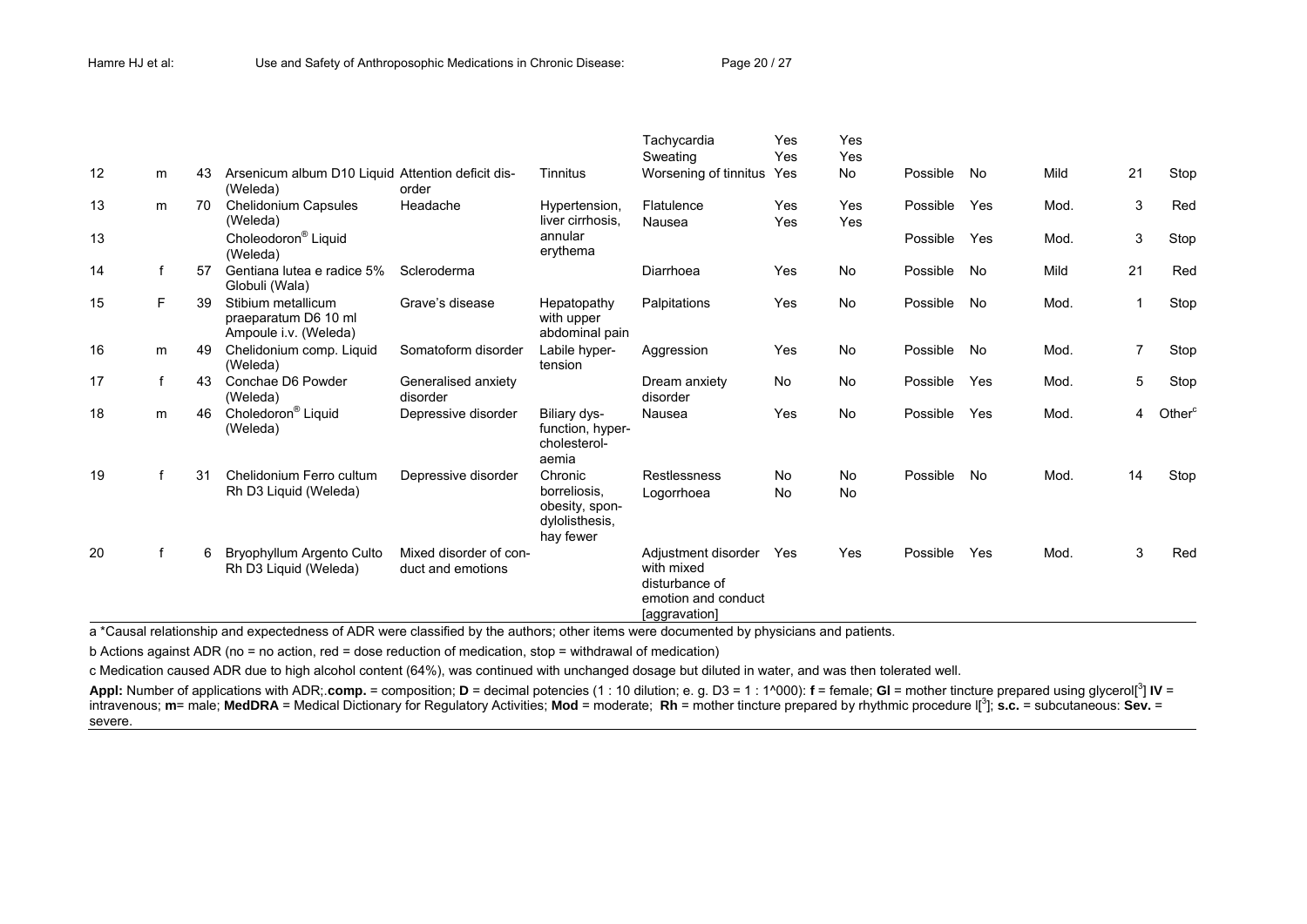patients (seven AMED, six patients) or by physicians and patients (one AMED). The ADRs were unexpected in 6 of 20 patients. The highest intensity of ADR was mild  $(n = 4 \text{ patients})$ , moderate  $(n = 14)$ , and severe  $(n = 2, \text{ table IX})$ . ADRs necessitated no change in any AMED (n = 2 patients), dose reduction of AMED (n = 6), withdrawal of some or all AMED  $(n = 11)$ , or other action  $(n = 1)$ . Median number of days with confirmed ADR was 7 (range 1-39). ADRs subsided in all patients. No ADR was serious.

Table IX Adverse reactions of severe intensity from anthroposophic medication.

withdrawn (Pneumodoron® 1 was continued); shortly thereafter the hyperactivity subsided.

Patient No. 1: A 42-year-old woman with cervical dysplasia (later conized), chronic fatigue, depression, paroxysmal tachycardia, recurrent anaemia, underweight and a history of anaphylactic reactions was treated with subcutaneous injections of Abnobavisum® mali 5 and 6 (Abnoba) twice weekly. On the day of her first injection she felt moderately weak; subsequently she experienced severe hypothermia, dizziness, and aggravation of her general condition for 2 weeks. Medication was temporarily withdrawn for 5 days, whereupon these reactions subsided. After re-challenge, she had various reactions on the day of injection: mild to moderate feeling of weakness, moderate hyperventilation, and transient imperative thoughts. Medication dosage was reduced to Abnobaviscum® mali 30, which was well tolerated. During the treatment period of 5½ months (173 days) she had ADRs for altogether 39 days. (This description is based on physician's prospective documentation. ADRs were also documented by the patient, who rated overall ADR intensity as mild.) Patient No. 9: An 8-year old boy with allergies, hyperactivity, concentration difficulties and phosphate intolerance was treated for bronchopneumonia with Pneumodoron® 1 liquid (Weleda) alternating with Pneumodoron® 2 liquid (Weleda, contains Phosphorus D4), each four times daily. Immediately after starting Pneumodoron® 2, his hyperactivity deteriorated and became severe. After 2 days, Pneumodoron® 2 was

Throughout the 2-year follow-up, patients used 949 different AMED, of which 21 (2.2%) AMED were associated with confirmed ADR. A total of 662 patients used AMED; in 20 (3.0%) patients, ADRs to AMED occurred. Overall, 11 487 patientmonths of AMED use were documented; 30 ADRs (one ADR per 382 patient-months) occurred.

The frequency of confirmed ADR of severe intensity was 0.2% (2 of 949) of AMED,

0.3% (2 of 662) of AMED users and one severe intensity ADR per 2 872 patientmonths.

#### **Discussion**

This is one of the first detailed analyses $[19]$  of use and safety of AMED within a large prospective cohort study. In outpatients treated by AM physicians and therapists for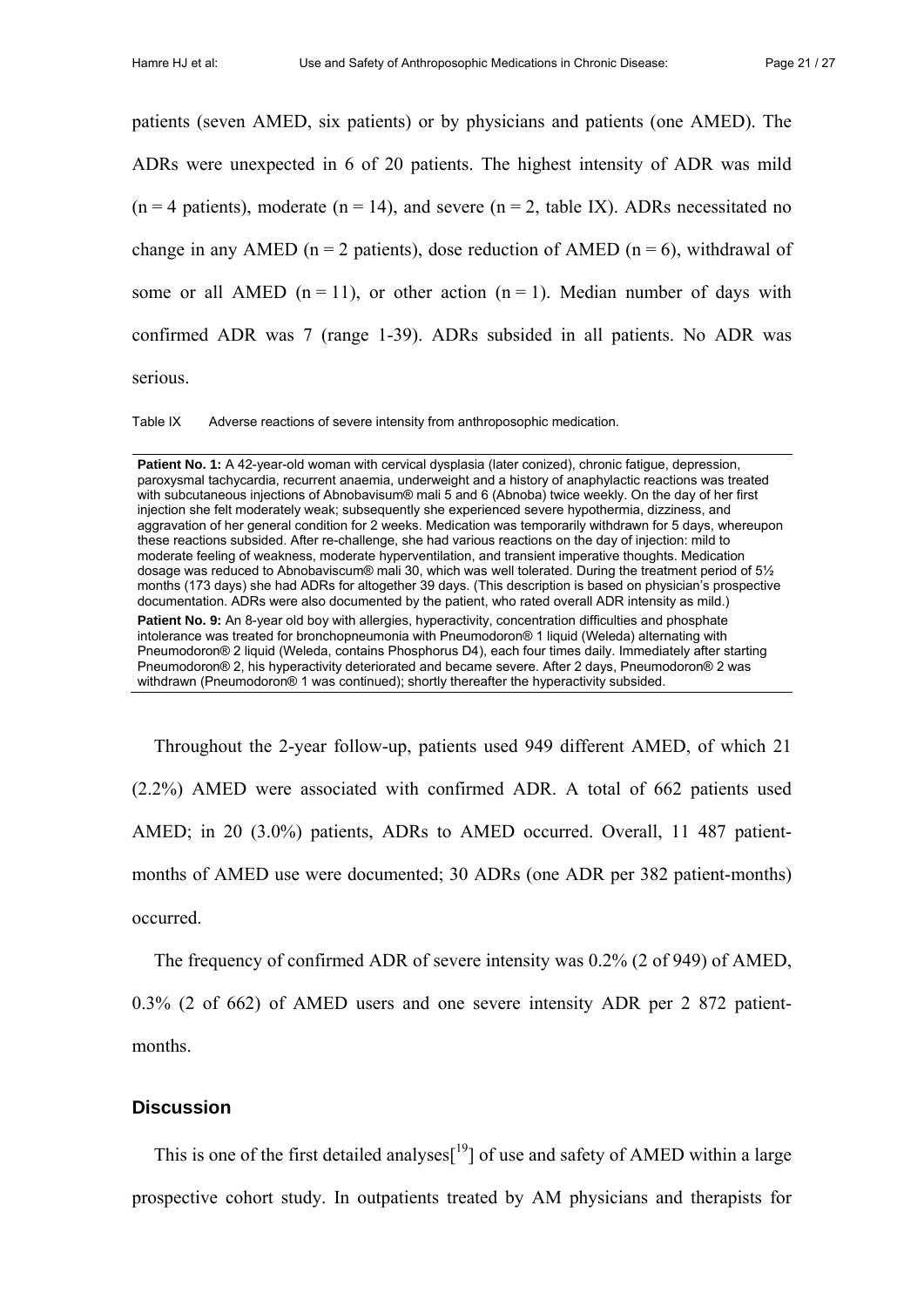chronic disease we found a low frequency of confirmed ADRs to AMED (one ADR in 33 AMED users and one ADR in 382 patient-months with AMED use).

This study's strengths include broad eligibility criteria (encompassing all age groups and all diagnoses), allowing for the inclusion of multimorbid and drug-sensitive patients. Prospective data collection over a 2-year period enabled the detection of ADRs, which are noticed only after repeated drug administration. AEs were documented at each follow-up by patients as well as physicians (instead of relying on spontaneous reporting from physicians only). All serious AEs and all AEs suspected to be ADRs to AMED were subject to thorough analysis of causal relationship to all ongoing medication according to predefined criteria, checking each case with physicians and patients. Follow-up rates were high (overall 88% in 2 years). Moreover, one-third of all AM-certified physicians in Germany participated in the study; participating physicians resembled all eligible AM physicians regarding sociodemographic characteristics. In addition, the baseline characteristics of patients who were included resembled baseline characteristics of patients who were excluded from the study. These features suggest that our study to a high degree mirrors contemporary AMED use in outpatient settings.

Medication use was documented by the patients, which has the advantage of comprehensiveness, covering medications prescribed by different physicians as well as over-the-counter medication. Moreover, patient self-reporting of used medication avoids erroneous documentation of prescribed medication not taken by the patient. Since 2-year diary-keeping of all medication was not feasible, medication use was documented at each follow-up and patients may have forgotten some used AMED, leading to an underestimation of true use.<sup>[20</sup>] Recall bias may also have led to underreporting of AEs suspected to be ADRs. Since salient events/items (e. g. adverse effects) are less likely to be under-reported than routine items (e. g, ongoing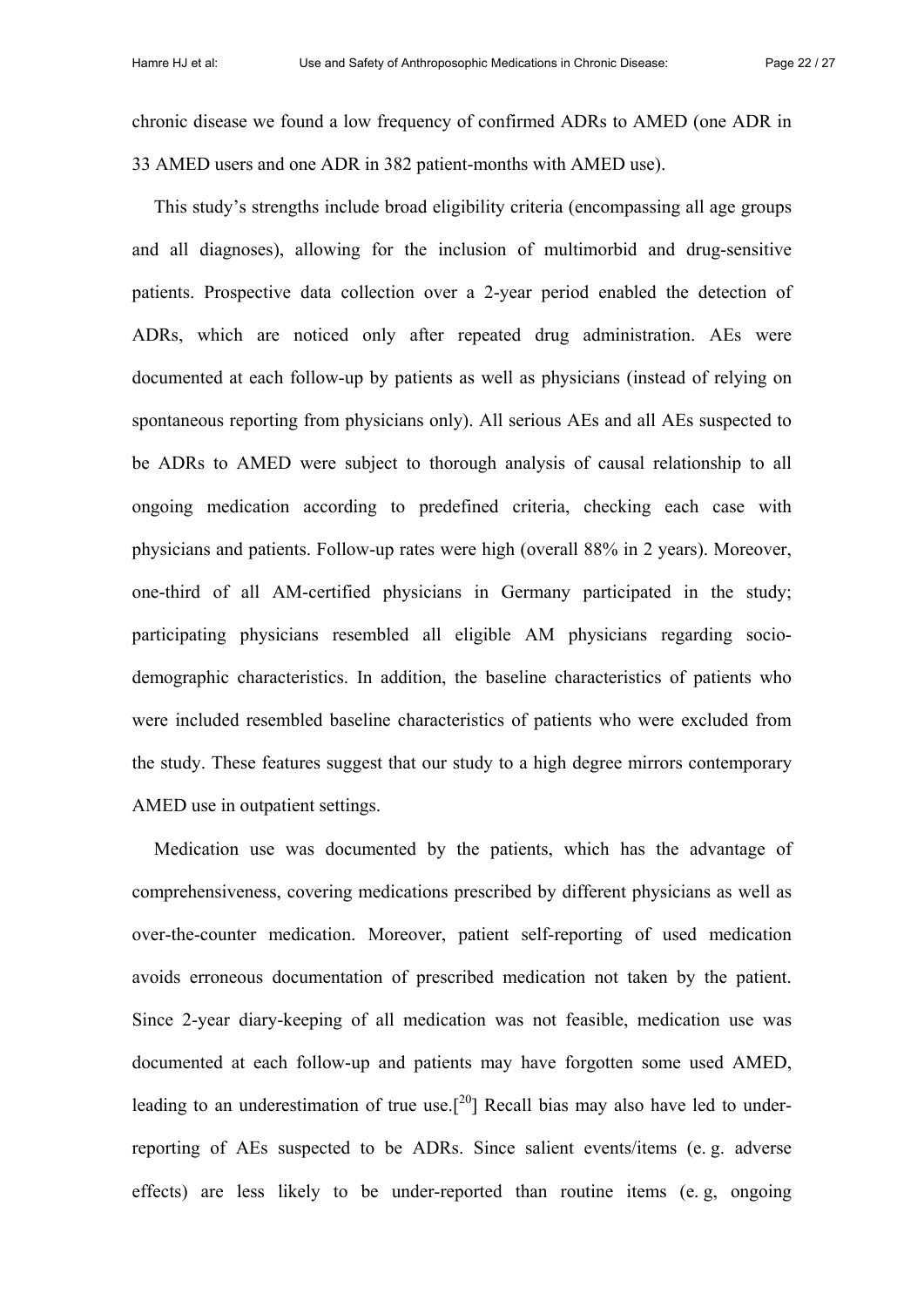medication) $[20]$ , under-reporting of AEs/ADRs is less likely than under-reporting of AMED use, making false-low frequency of ADRs to AMED due to recall bias unlikely. Over-reporting of medication use is unlikely $[2^{1-23}]$  and any "over-reported" AEs suspected to be ADRs to AMED were subject to our safety analysis.

A limitation of our analysis of individual AEs is its restriction to patients with serious AEs or AEs where the physician or patient suspected an AMED could be the cause. Unidentified ADRs to AMED could be present among the other AEs. However, most of these were non-specific symptoms, pain conditions, respiratory or digestive diseases occurring frequently in the population, and no organ toxicity-related AEs were reported. Nevertheless, ADRs to AMED might develop insidiously, be erroneously ascribed to an underlying disease, remain undetected by patients assuming that AMED are natural and therefore *a priori* safe or occur too infrequently to be detected in the present cohort.<sup>[9;10</sup>] A 'natural equals safe' reporting bias is less likely with the participating physicians because these were repeatedly and explicitly encouraged to document any suspected adverse reactions from AMED or other causes.

Dropout rates increased from 3% after 3 months to 12% after 24 months. Some of these dropouts (and the 17 excluded patients without follow-up data) might represent withdrawals because of ADRs. However, considering the low frequency of confirmed ADRs in the evaluable patients, a more likely cause is the well known increasing propensity of subjects not to respond to repeated surveys, in particular when follow-up is prolonged over several years, as in the present study.

In the safety analysis, AEs were classified as 'confirmed ADR' (probable/possible relationship to AMED) or 'not confirmed ADRs' (improbable/no relationship/unable to evaluate). False-negative classifications (true ADR is not confirmed) are unlikely, since for all AMED for which an ADR was not confirmed, there was either no rational temporal relationship to the AE, or another cause (primary or concomitant illness,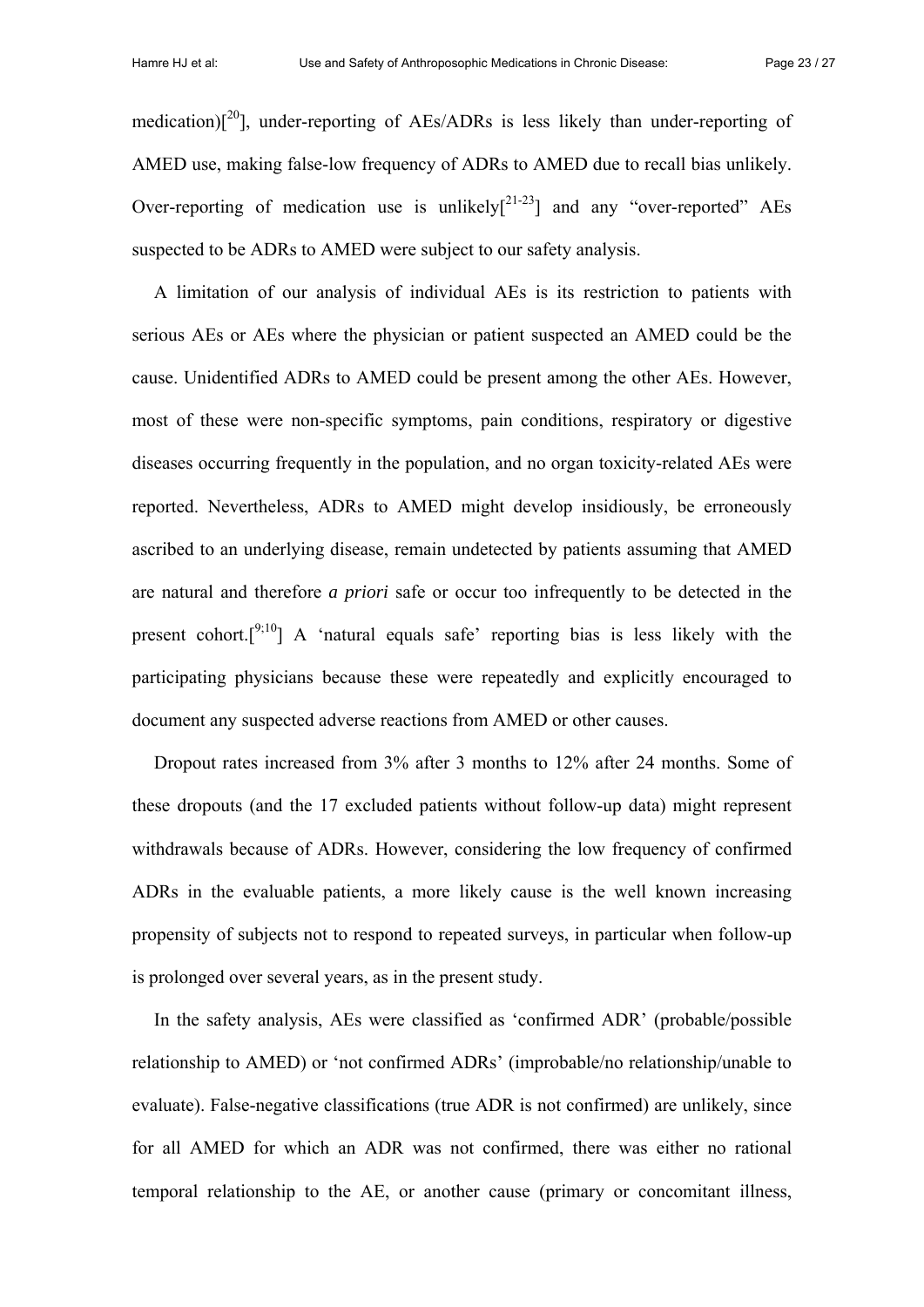another AMED or a non-AMED) was much more likely. However, false-positive classifications cannot be ruled out; some of the AEs classified as 'confirmed ADRs' with a 'possible' relation to AMED might instead be symptoms of primary or concomitant illness.

In this long-term cohort study, AEs suspected to be ADRs were documented independently by physicians and patients. When planning the study, this double documentation was chosen since not all patients were expected to visit their study physician regularly, and since patients may have ADRs to over-the-counter medication or from medication prescribed by other physicians. Patient documentation increased the number of confirmed ADRs from 14 to 21, demonstrating the value of using two documentation sources for medication safety.

We found confirmed ADRs in 3.0% of AMED users and at a frequency of one ADR per 382 patient-months of AMED use. This low frequency is in accordance with two other studies using prospective documentation of ADRs in all patients  $(0.3\%$ [<sup>19</sup>] and 3.7% of patients<sup>[24</sup>], respectively). The somewhat lower frequency in the first study<sup>[19</sup>] may be due to its restriction to acute infections with a short follow-up (average 16 days).

Even lower estimates were given in two studies on AMED ampoules for injection  $(0.0002\%$  of ampoules sold<sup>[25</sup>] – the corresponding ADR frequency in our present analysis is 0.027% of ampoules used – and 0.00001% of patient contacts[ $^{26}$ ]). Since these studies were based on spontaneous reporting<sup>[25</sup>] and physicians' retrospective recall of average 16 years' clinical experience<sup>[26</sup>] respectively, under-reporting is likely and the order of magnitude of ADR frequency in the two first studies (0.3%-3.7% of users) is probably a more realistic estimate.

We found a very low frequency of confirmed ADRs of severe intensity (0.3% of patients). Three types of ADRs to AMED were identified: local reactions to topical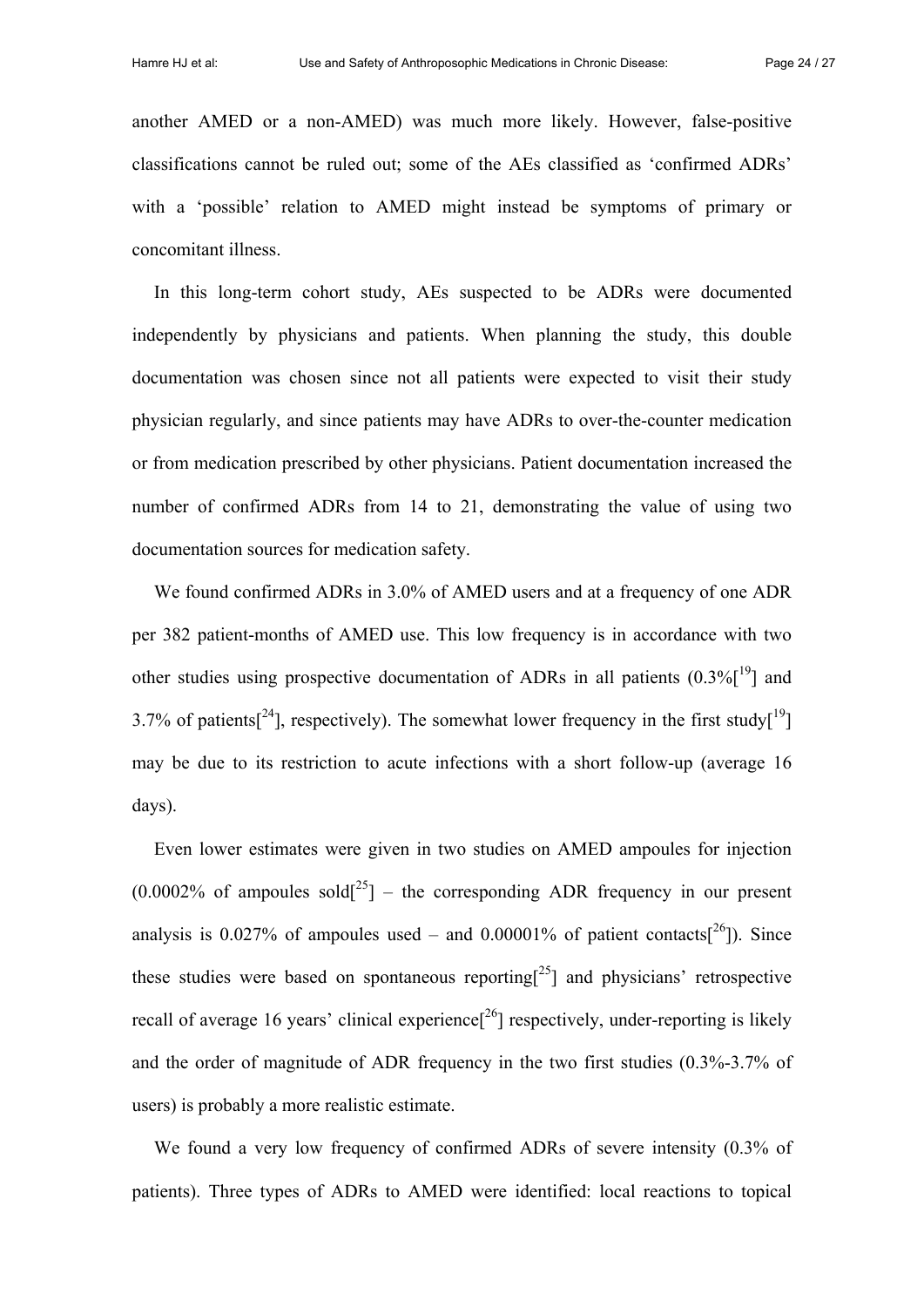application (patients no. 2-5, 7 and 10); systemic hypersensitivity (patient no. 11); and aggravation of pre-existing symptoms in sensitive patients – often difficult to distinguish from spontaneous symptom fluctuation (remaining 13 patients). No toxic or serious ADR occurred.

## **Conclusion**

In this 2-year prospective study of 662 outpatients with chronic disease, we found a low frequency of ADRs and no serious ADRs to AMED. Study results suggest that long-term AMED therapy is generally well tolerated.

# **Acknowledgments**

This study was funded by Software-AG Stiftung, Innungskrankenkasse Hamburg and Wala Heilmittel GmbH, with supplementary grants from Deutsche BKK, Betriebskrankenkasse des Bundesverkehrsministeriums, Zukunftsstiftung Gesundheit, Mahle Stiftung and Dr. Hauschka Stiftung. The sponsors had no influence on design and conduct of the study; collection, management, analysis or interpretation of the data; or preparation, review or approval of the manuscript. Dr Hamre has received other restricted research grants from Wala and Weleda within the last 5 years. Otherwise, all authors declare that they have no relevant conflicts of interest.

We thank J Eisenbraun, Abnoba, S Schmidt, Helixor, P Vögele and U Sobeck, Wala, and J Öxle and J Peschke, Weleda for providing data on AMED use and safety and GS Kienle for helpful discussions. We also thank an anonymous reviewer for detailed and constructive comments on an earlier draft of this paper. Our special thanks go to the study physicians and patients for participating.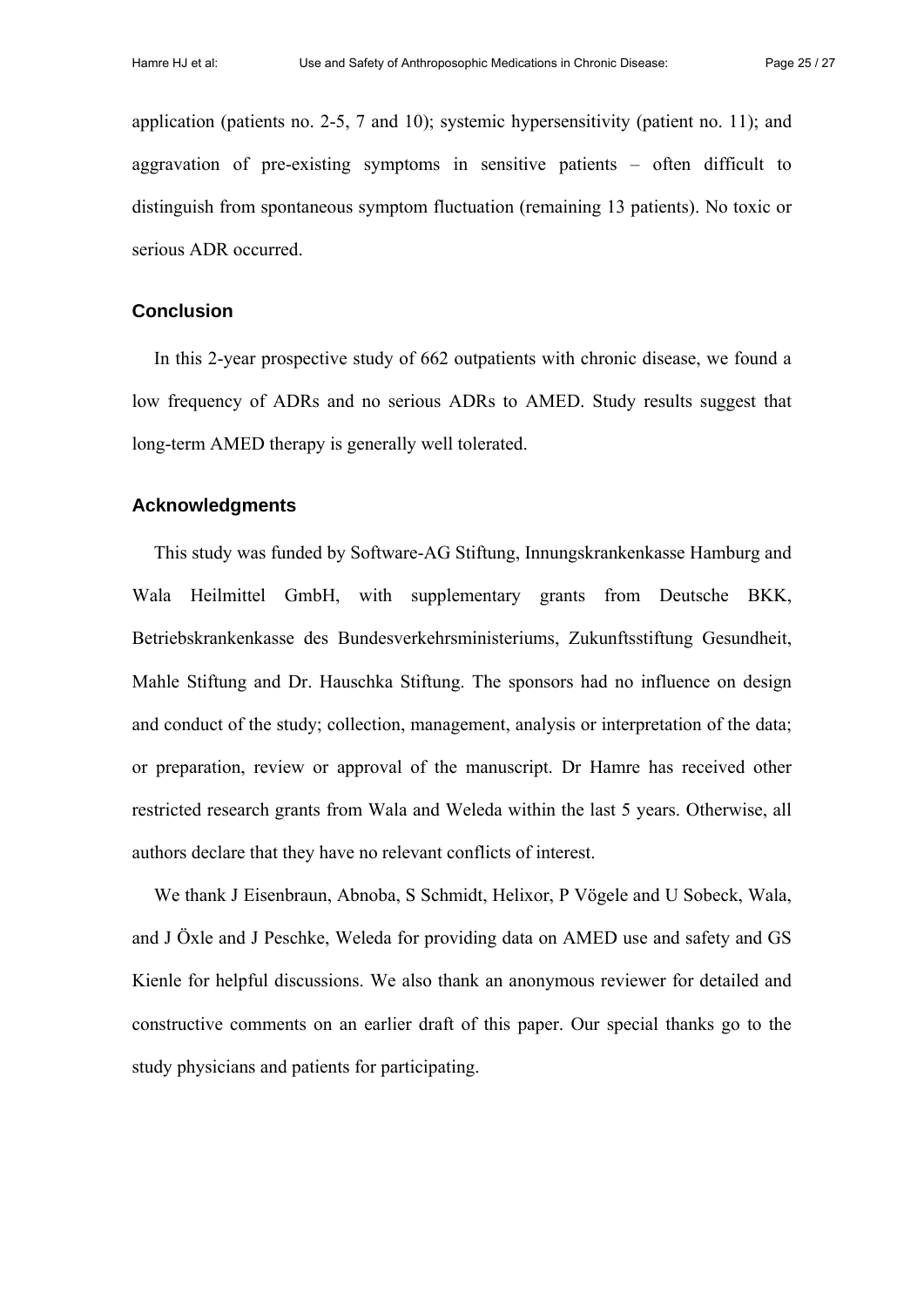# **References**

- 1. Steiner R, Wegman I. Extending practical medicine. Fundamental principles based on the science of the spirit. GA 27. Bristol: Rudolf Steiner Press; 2000
- 2. 1924-2004 Sektion für Anthroposophische Medizin. Standortbestimmung / Arbeitsperspektiven. Dornach: Freie Hochschule für Geisteswissenschaft; 2004
- 3. Anthroposophic Pharmaceutical Codex APC. Dornach: The International Association of Anthroposophic Pharmacists IAAP; 2005
- 4. International Federation of Anthroposophic Medical Associations. Anthroposophic medicine in brief: Facts and Figures. 2005 [online]. Available from: [URL:http://www.ivaa.info/IVAA\\_new/factsheet.htm](http://www.ivaa.info/IVAA_new/factsheet.htm) [Accessed 2006 Nov 1]
- 5. Data on file, AMED manufacturers, Jul-Aug 2006
- 6. Kienle GS, Kiene H, Albonico HU. Anthroposophic medicine: effectiveness, utility, costs, safety. Stuttgart, New York: Schattauer Verlag; 2006
- 7. Hamre HJ, Becker-Witt C, Glockmann A, Ziegler R, Willich SN, Kiene H. Anthroposophic therapies in chronic disease: The Anthroposophic Medicine Outcomes Study (AMOS). Eur J Med Res 2004; 9(7):351-360
- 8. Hamre HJ, Witt CM, Glockmann A, Ziegler R, Willich SN, Kiene H. Health costs in anthroposophic therapy users: a two-year prospective cohort study. BMC Health Serv Res 2006; 6(65):doi:10.1186/1472-6963-6-65
- 9. De Smet PA. Herbal remedies. N Engl J Med 2002; 347(25):2046-2056
- 10. Barnes J. Herbal medicines: a guide for healthcare professionals. London: Pharmaceutical Press; 2002
- 11. Hamre HJ, Fischer M, Heger M, Riley D, Haidvogl M, Baars E et al. Anthroposophic vs. conventional therapy of acute respiratory and ear infections: a prospective outcomes study. Wien Klin Wochenschr 2005; 117(7-8):256-268
- 12. Statistisches Bundesamt. Statistisches Jahrbuch 2001 für die Bundesrepublik Deutschland. Stuttgart: Metzler-Poeschel Verlag; 2001
- 13. Hoffmeister H, Schelp FP, Mensink GB, Dietz E, Bohning D. The relationship between alcohol consumption, health indicators and mortality in the German population. Int J Epidemiol 1999; 28(6):1066-1072
- 14. Junge B, Nagel M. Das Rauchverhalten in Deutschland. Gesundheitswesen 1999; 61(Sonderheft 2):S121-5
- 15. Breckenkamp J, Laaser U, Danell T. Freizeitinteressen und subjektive Gesundheit. Wiesbaden: Bundesinstitut für Bevölkerungsforschung; 2001
- 16. Verband Deutscher Rentenversicherungsträger. VDR Statistik Rentenbestand am 31. Dezember 2000. [online]; Available from: URL: [http://www.deutsche](http://www.deutsche-rentenversicherung.de/)[rentenversicherung.de/](http://www.deutsche-rentenversicherung.de/) [Accessed cited 2006 Feb. 21]
- 17. Bergmann E, Ellert U. Sehhilfen, Hörhilfen und Schwerbehinderung. Bundesgesundheitsblatt 2000;(6):432-7
- 18. Arbeitsunfähigkeits-, Krankengeld- und Krankenhausfälle und –tage nach der GKV-Statistik KG2 1996 bis 2002. Bonn: Bundesministerium für Gesundheit und Soziale Sicherung, 2003